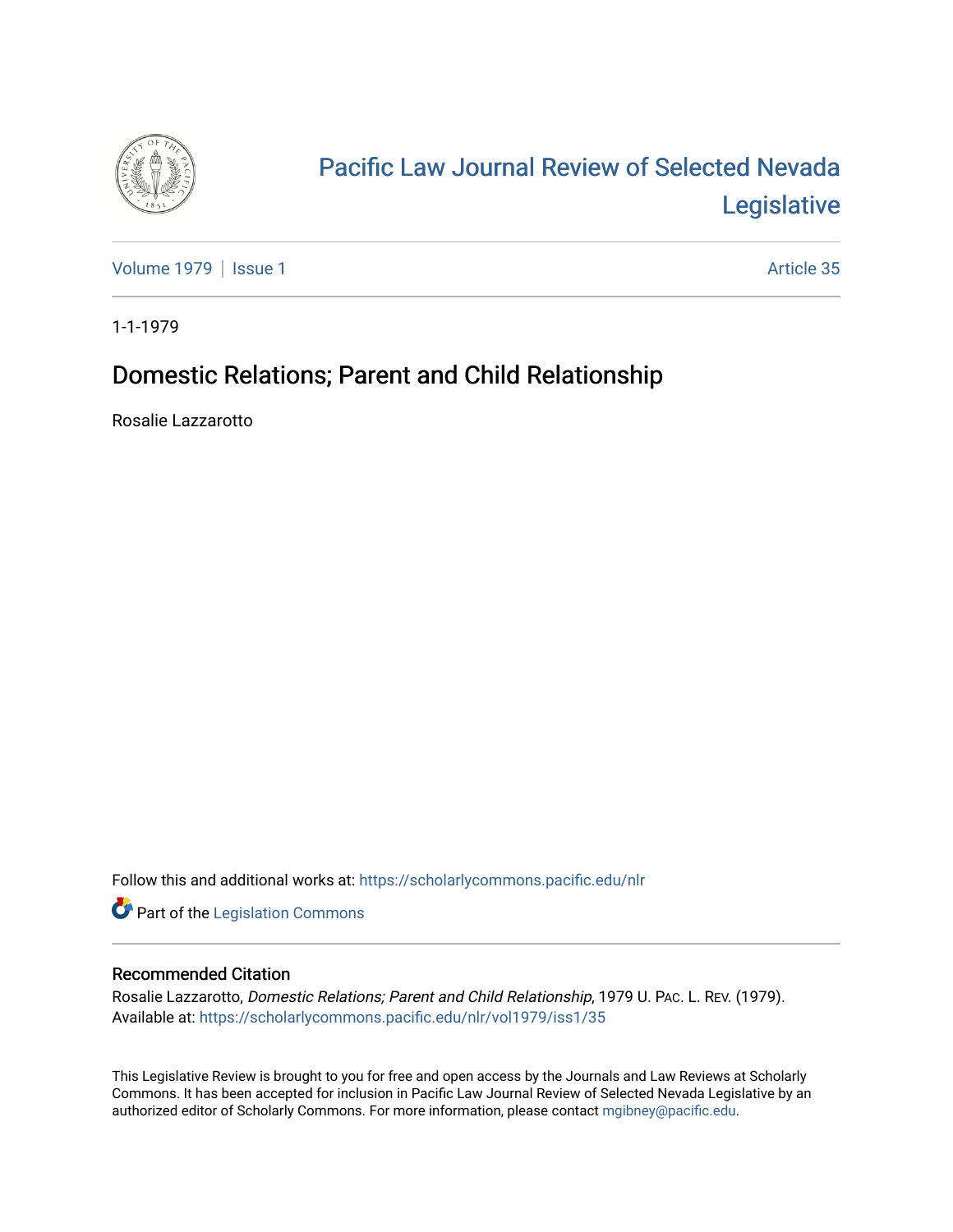#### DOMESTIC RELATIONS; PARENT AND CHILD RELATIONSHIP

Adds to NRS Chapters 41, 126, 127, 128 Amends NRS 41.220, 41.240, 56.020, 126.040, 126.050, 126.060, 126.070, 126.080, 126.190, 126.200, 126.210, 126.240, 126.250, 126.325, 126.330, 127.040, 127.070, 127.080, 127.140, 127.186, 128.095, 130. 245, 201.020, 201.025 Repeals NRS 41.530, 56.010, 126.010, 126.020; 126.090 to 126.ll0, inclusive, 126.130 to 126.180, inclusive, 126.220, 126.230, 126.270 to 126.320, inclusive, 126.340, 126.350, 126.370, 126.380, 134.170, 134.180 SB 294 (Committee on Judiciary); STATS 1979, Ch 599

Chapter 599 (hereinafter "the parentage act") is similar to the Uniform Parentage  $Act<sup>1</sup>$  but with additional provisions regarding parentage, support obligations, and adoptions.

#### THE PARENT AND CHILD RELATIONSHIP

NRS Chapter 126 is amended by the addition of provisions relating to parentage. The act provides that the parent and child relationship extends equally to every parent and child, regardless of the parent's marital status $^2$  and regardless when born.<sup>3</sup> A "parent and child relationship" is defined as that which exists between a child and his natural or adoptive parents incident to which the law confers or imposes rights, privileges, duties and obligations (including both the mother and child relationship and the father and child relationship).<sup>4</sup>

Extending the parent and child relationship equally to all parents and children is an apparent effort to stop discrimination against children born out of wedlock.<sup>5</sup> In areas such as wrongful death and inheritance, courts have already held discrimination against illegitimate children unconstitutional under the Equal Protection clause of the Fourteenth Amendment, $6$  and the Nevada Supreme Court has recognized that all children deserve proper care and protection.<sup>7</sup>

The parent and child relationship may be established under NRS 201.025,  $8$  by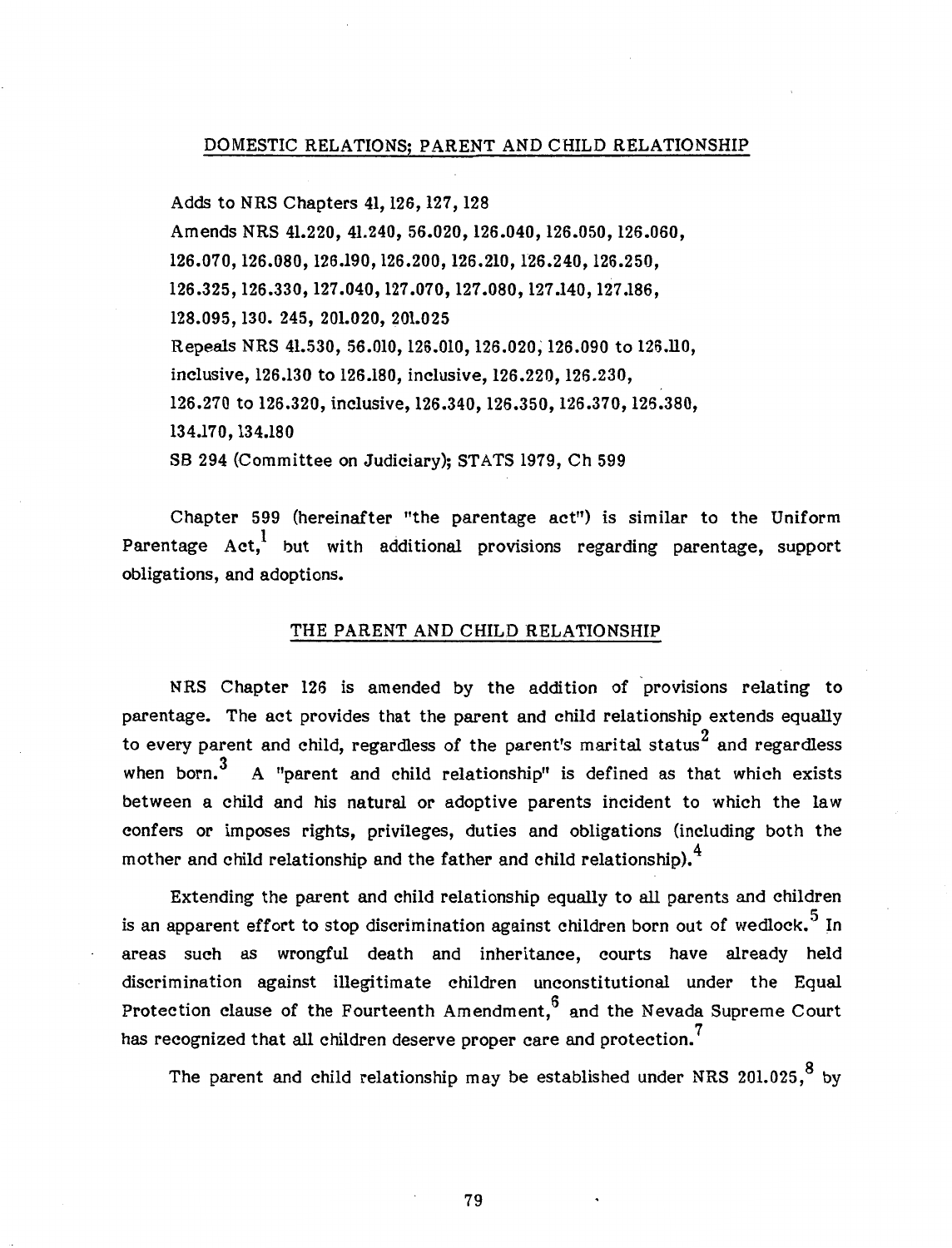proof of adoption or birth, or by the provisions of the parentage act.<sup>9</sup>

## Presumptions of Paternity

In order to establish who the natural father is, the parentage act provides for presumptions of paternity. A man will be presumed to be the natural father of the child if he meets one of the following criteria: (1) he was married to the natural mother when the child was born, or the child was born within 285 days after the termination of the marriage by death, annulment, declaration of invalidity or divorce, or after a decree of separation has been entered by the court (hereafter the "married at birth" presumption);<sup>10</sup> (2) he lived with the natural mother at least six months before the period of conception and continued to cohabit with her during that period (hereafter the "cohabitating" presumption);  $\frac{11}{1}$  (3) he attempted to marry the natural mother before the child's birth, but the marriage was either invalid and the child was born within 285 days after cohabitation ceased, or it could have been declared invalid and the child was born during the attempted marriage or within 285 days after its termination by death, annulment, declaration of invalidity or divorce (hereafter the "attempted marriage pre-birth" presumption);<sup>12</sup> (4) he married or attempted to marry the natural mother after the child's birth, but the marriage was invalid or could be declared invalid, and he acknowledged his paternity in writing, consented to be named father on the birth certificate, or is obligated to support the child under a written promise or court order (hereafter the "attempted marriage post-birth" presumption);<sup>13</sup> (5) he receives the minor child into his home and openly holds him out as his own (hereafter the "holds out as own" presumption);<sup>14</sup> (6) he, at any time, acknowledges his paternity in a writing filed with the state registrar of vital statistics (hereafter the "acknowledged paternity" presumption).<sup>15</sup>

Each acknowledgement must contain the birth date, or expected birth date of the child, the name, and the address or last-known address of the natural mother and the person filing the acknowledgement.<sup>16</sup> If the mother disputes the acknowledgement within sixty days after receiving notice, the presumption will be nullified.<sup>17</sup> The acknowledgement will be kept confidential until the mother and any other presumed father consents to it.<sup>18</sup> Before the acknowledgment will be given effect, any other presumed father must either give his written consent to the acknowledgement or have his paternity rebutted by a court decree.<sup>19</sup> An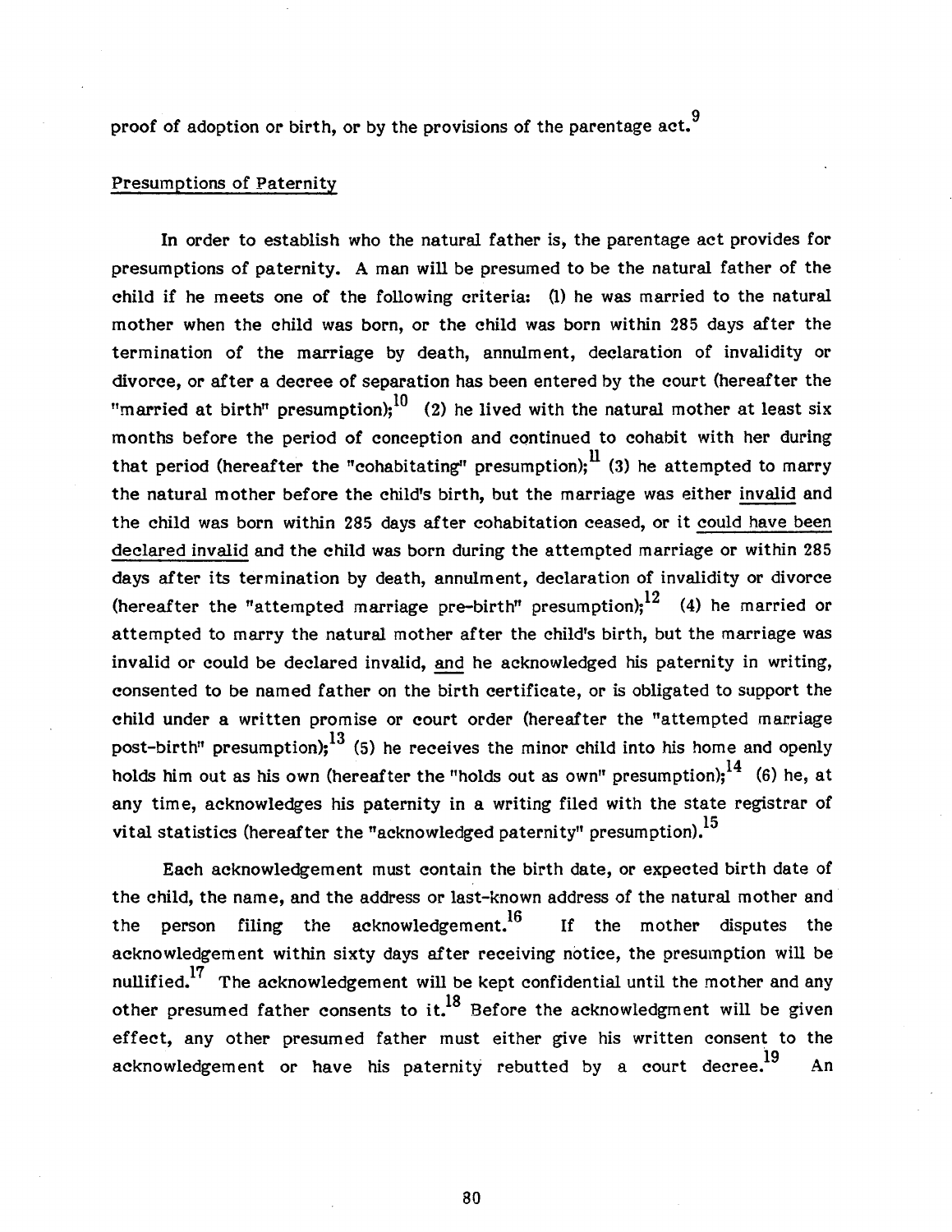acknowledgment by both parents has the effect of making the child legitimate from birth.  $^{20}$  and such birth must be documented in accordance with NRS Chapter 440.  $^{21}$ The presumptions of paternity are rebuttable either by clear and convincing evidence, or the establishment of parentage in another man. $^{22}$ 

## Artifical Insemination

The parentage act provides that a husband who consents to the artifical insemination of his wife with semen donated by another man will be treated as if he were the natural father of any child thereby conceived.<sup>23</sup> Likewise, a donor of semen to a woman not his wife will be treated as if he were not the natural father.<sup>24</sup> A licensed physician must have supervised the artifical insemination.<sup>25</sup> The records will be kept confidential, subject to inspection only upon a court order with good cause. 26

## Proceedings to establish paternity

An action to determine parentage may be brought by the child, the mother, or a man presumed to be the child's father under the presumption of: (1) marriage at birth, (2) attempted marriage pre-birth, or (3) attempted marriage post-birth.<sup>27</sup> The action may be brought at any time to declare the existence of the father and child relationship.  $28$  and within a reasonable time, not exceeding five years after the child's birth, to declare the nonexistence of the father and child relationship.<sup>29</sup> An action may be brought by an interested party at any time to determine the existence or nonexistence of a father and child relationship when a man is presumed to be the child's father under the presumption of: (1) cohabitation; (2) holds out as own; or (3) acknowledges paternity. 30

An action may be brought to determine the existence of a father and child relationship, when there is no presumed father, by the child or his personal representative; the mother or her personal representative or parent, if she is dead or a minor; a man alleging himself to be the father or his personal representative or parent, if he is dead or a minor; or the welfare division of the department of human resources.<sup>31</sup> A mother and child relationship may be established by the same provisions, insofar as is possible, as those in a father and child relationship.<sup>32</sup> An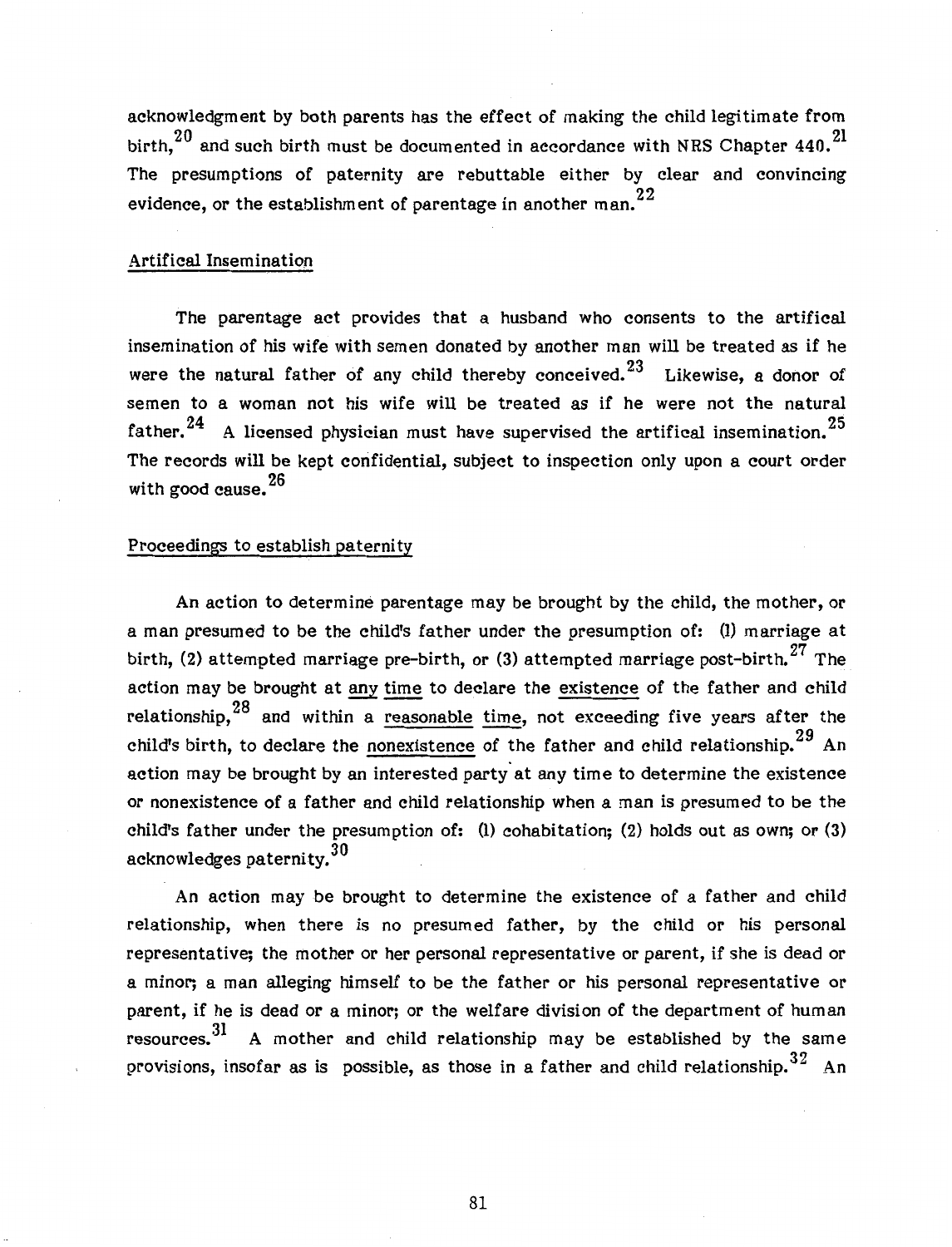agreement between an alleged or presumed father and the mother or child does not bar an action, unless that agreement is approved by the court and accepted by the parties.<sup>33</sup> With the exception of service of process and the taking of depositions to preserve testimony, all proceedings brought before the child is born will be stayed until the child's birth. $^{34}$ 

#### Statute of limitations

Except as provided in NRS 41.210 to 41.260, inclusive,  $35$  and in the parentage act, an action to determine the existence of a father and child relationship, where there is no presumed father under this chapter, may not be brought later than three vears after the child's birth or July 1, 1982, whichever is later.<sup>36</sup> However, an action to determine a father and child relationship brought by, or on behalf of a child whose paternity has not been determined is not barred until three years after the child attains majority.<sup>37</sup> If a child is receiving public assistance, the welfare division of the department of human resources may bring an action on behalf of the child to establish his paternity.<sup>38</sup> The action must be brought within one year after the child becomes a recipient of assistance or within three years after the child's birth, whichever is later.<sup>39</sup>

#### .Jurisdiction

An action brought under the parentage act may be brought in the district court, separate from, or joined with an action for divorce, annulment, separate maintenance, or support.<sup>40</sup> In addition to other methods provided by law, personal jurisdiction may be acquired by personal service of summons outside the state or by registered mail with proof of service.<sup>41</sup> It is also provided that a person who has sexual intercourse within the state submits to its jurisdiction regarding any child who may thereby have been conceived.  $42$  The action may be brought in the county where the child, mother or alleged father resides or is found. $43$  If the father is deceased, the action may be brought in the county where the proceedings for the probate of his estate have been, or could be commenced.<sup>44</sup>

#### Parties

The child, the natural mother, and each presumed or alleged father must be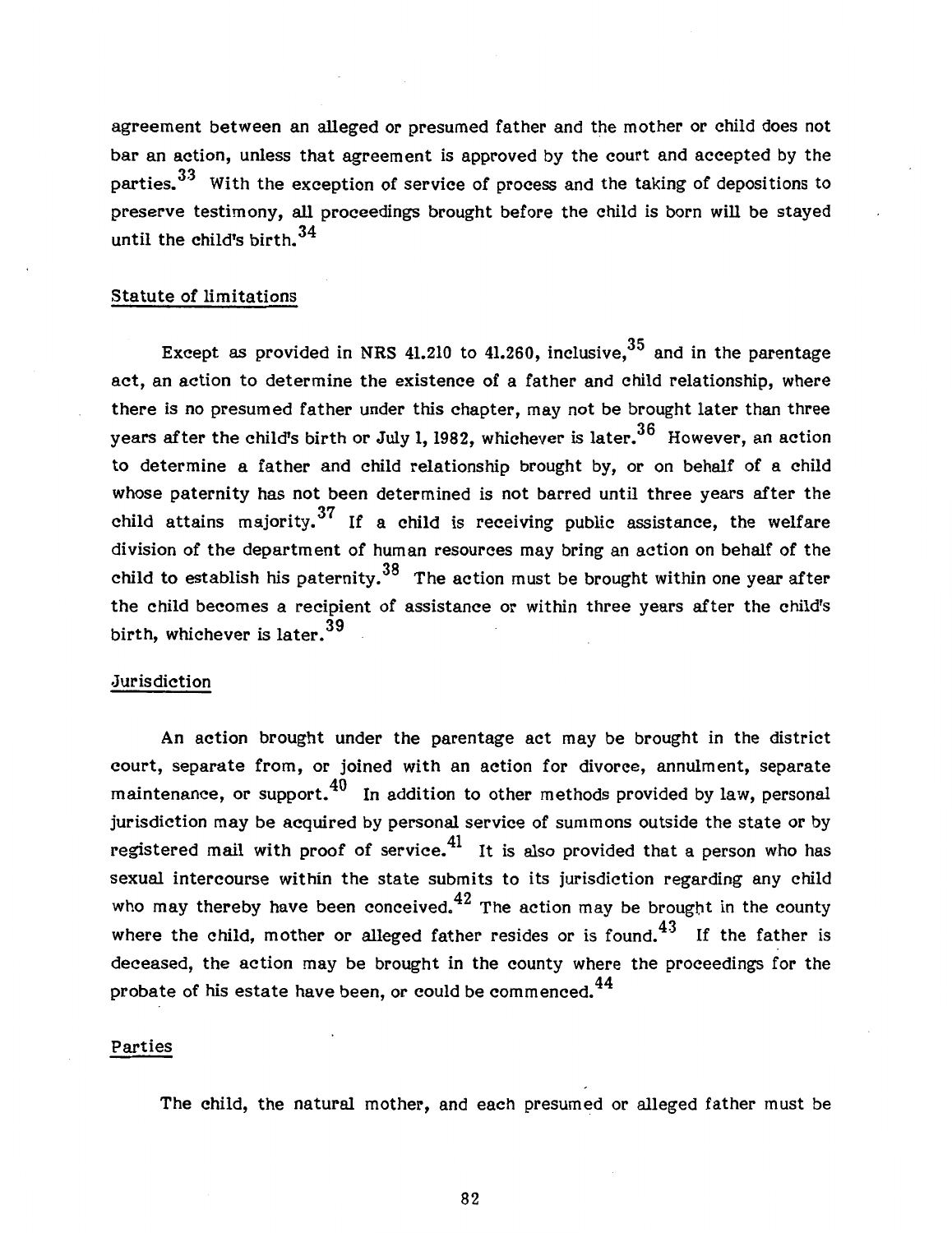made a party to the action.<sup>45</sup> If the child is a minor, he must be represented by a general guardian or a guardian ad litem, never by his parents.  $46$  The court may appoint the welfare division of the department of human resources as the child's guardian ad litem. $47$  If an alleged parent is not subject to the court's jurisdiction, he nevertheless must be given notice of the impending action and an opportunity to be heard.<sup>48</sup>

### The hearing

The court must try to resolve the issues presented by an informal hearing  $49$  as soon as practicable after the action to determine the father and child relationship has been brought.<sup>50</sup> The public will be barred from this hearing.<sup>51</sup> If the court orders, or a party requests, a record of the proceedings will be kept.<sup>52</sup> Strict rules of evidence need not be observed at the hearing, but the provisions of NRS 233B.123 $^{53}$  are applicable. $^{54}\;$  If <u>any</u> witness refuses to testify under oath or to produce evidence, the court may order that witness to do so. $^{55}\;$  If the refusal is based on the privilege against self-incrimination, the court may grant him immunity from prosecution for all criminal offenses, excluding perjury, shown in whole or in part by his testimony or the evidence he produces.<sup>56</sup> A subsequent refusal to obey a court order after he has been granted immunity is civil contempt of court.<sup>57</sup> The parentage act also provides that the testimony of a physician concerning the medical circumstances of the pregnancy, and the condition of the child at birth is not privileged.  $58$ 

#### Evidence of paternity

Evidence of paternity may include: (1) evidence of sexual intercourse between the mother and alleged father during the period of conception;  $59$  (2) expert opinion as to the statistical probability of the alleged father's paternity based on the duration of the pregnancy;<sup>60</sup> (3) expert opinion as to blood tests in relation to the statistical probability of paternity;  $61$  (4) medical or anthropological evidence based on expert tests;  $62$  and (5) all other evidence relevant to the issue.  $63$  The court may order the blood tests of any person involved in the action and receive the tests into evidence. $64$  At the same time, the court may direct that the testimony of those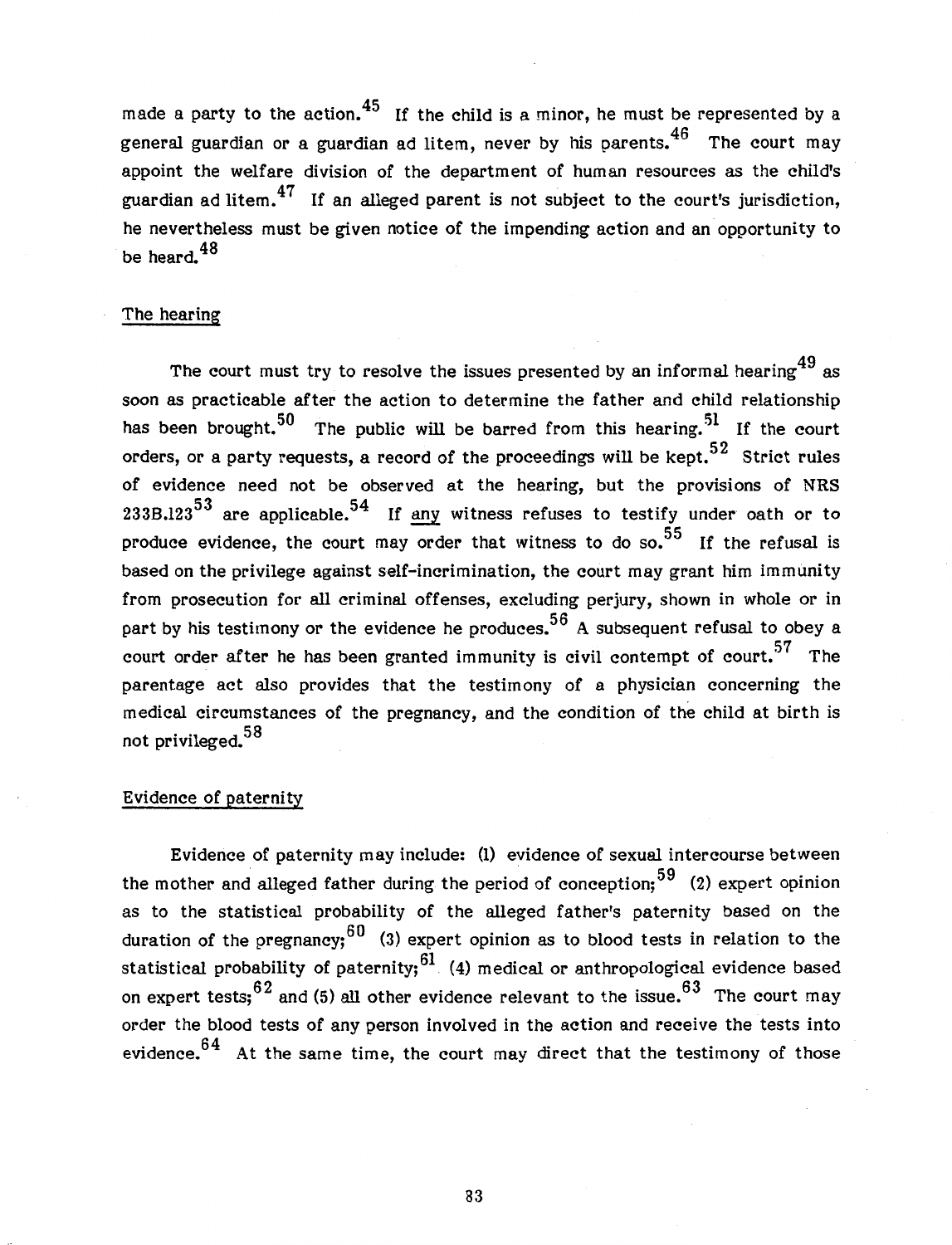persons tested and of the experts be taken by deposition.  $65$  The court must order independent tests to be taken if a party makes a reasonable request.  $66$  However, it is up to the court to decide on the number and qualifications of the experts.  $67$ Unlike the Uniform Parentage Act, this parentage act provides that if a party refuses to submit to a blood test, the court may presume the results to be adverse to that party's interests, or if justice requires, it may enforce its order. 68

#### Recommendations

On the basis of the evidence received at the pretrial hearing, the court (judge, master, or referee) makes an evaluation as to the probability of determining the existence or nonexistence of a father and child relationship at trial.  $69$  The court will take into consideration whether a judicial declaration of the child's parentage would be in the child's best interest.<sup>70</sup> The court will then make its recommendation for settlement to the parties.<sup>71</sup> The recommendation of the court may be to dismiss the action, with or without prejudice.<sup>72</sup> The court may also recommend that a compromise be made by an agreement between the alleged father, the mother, and the child. Even though the father and child relationship will not be determined by such an agreement,  $^{73}$  the alleged father will assume a support obligation in favor of the child or mother.<sup>74</sup> The agreement must be in the best interests of the child in light of the: (1) needs of the child; (2) standard of living of the parents; (3) earning ability of the parents; (4) need and capacity of the child for education; (5) age of the child; (6) value of the custodial parent's services ("custodial parent" is defined as the parent of a child born out of wedlock who has been awarded custody of the child, or if not awarded, the parent with whom the child resides);  $^{75}$  (7) financial resources and earning ability of the child; (8) other dependents of the parents; and (9) assistance paid by public agencies for child support and reasonably related expenses of the mother's pregnancy and confinement.<sup>76</sup> The court will discount these considerations by the improbability of establishing the alleged father's paternity at trial.<sup>77</sup>

If it is in the child's best interest for the court to keep the identity of the alleged father confidential, the court may designate a receiver to disburse the amounts paid on the child's behalf.<sup>78</sup> The court may also recommend that the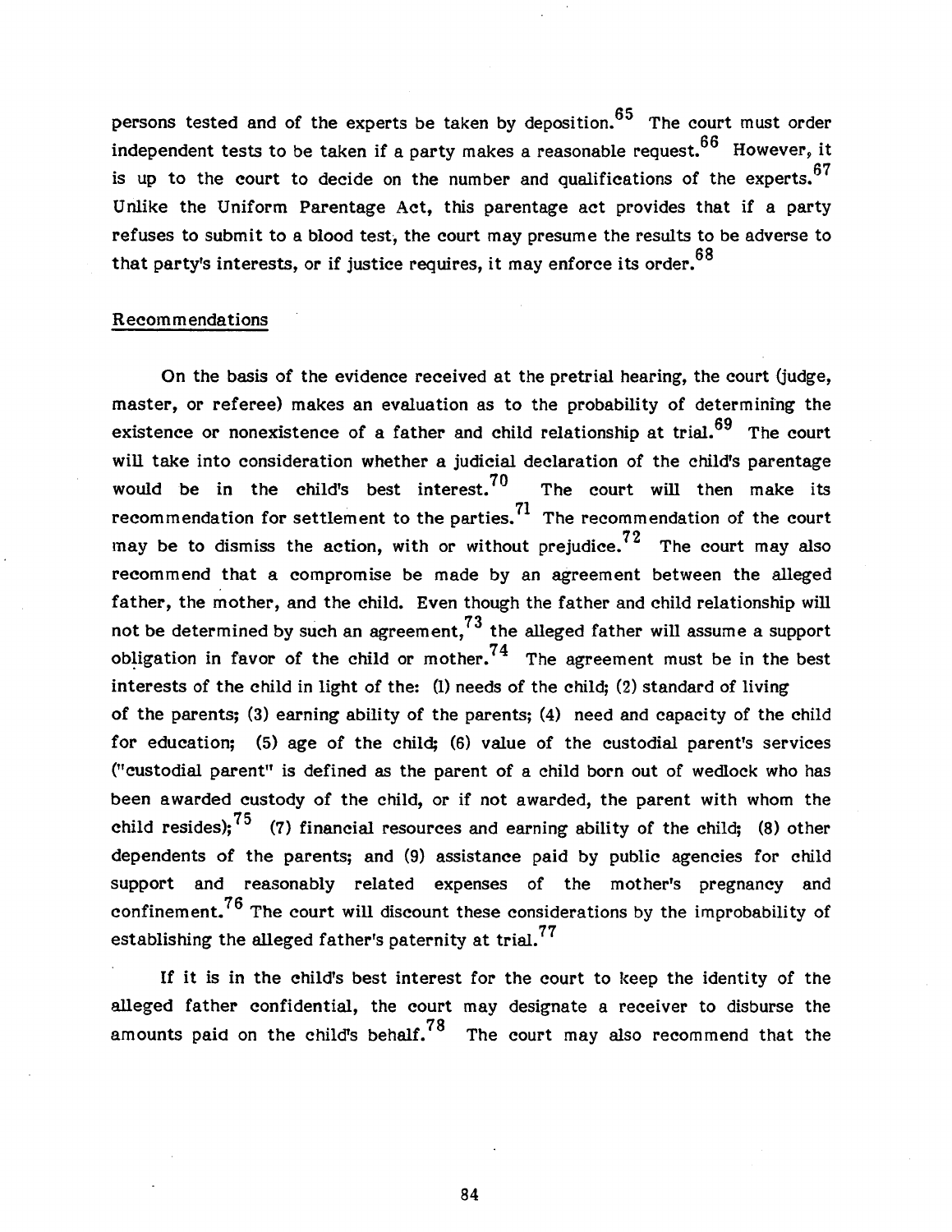father voluntarily acknowledge his paternity of the child.<sup>79</sup> The parties or the guardian ad litem may accept or refuse the recommendation of the court.  $80$  If the parties accept the court's recommendation, the judgment will be entered accordingly.<sup>81</sup> If a party refuses the recommendation, the action will be set for trial. $82$  However, if no blood test has been made of the party refusing the recommendation, the court may first require him to submit to a blood test before the court makes a final recommendation.<sup>83</sup> If that party still refuses the recommendation, the action will be set for trial,  $84$  If it is unlikely that all of the parties will be able to accept the court's recommendation, the court may terminate the pretrial hearing and set the action for trial.<sup>85</sup>

#### The trial

The parentage act provides that an action to determine the paternity of a child is a civil action governed by the Nevada Rules of Civil Procedure.<sup>86</sup> The parentage act also provides that the mother and the alleged father are considered competent and may be compelled to testify in the action.<sup>87</sup> If the alleged father's blood tests do not exclude the possibility of his paternity, he may offer evidence with respect to a man who is out of the court's jurisdiction, concerning that man's sexual intercourse with the mother during the period of conception.<sup>88</sup> The trial must be without a jury unless a party demands one within twenty days of the filing of the pretrial recommendation.<sup>89</sup> All hearings and trials must be held in closed court.  $90$  All records, other than the final judgment may normally be inspected only if all of the parties and the court consent to it.<sup>91</sup> In exceptional cases, the records may be inspected upon a court order made upon showing of good cause.  $92$  The parties may be represented by counsel at any hearing, and the court will appoint counsel if a party cannot afford one.<sup>93</sup> Also, if a party cannot afford the cost of a transcript of the proceedings, and wishes to have one, the court will furnish the  $transcript.94$ 

#### Judgments and orders

A judgment or order of the court determining the existence or nonexistence of a parent and child relationship is determinative for all purposes. $^{95}\,$  If the judgment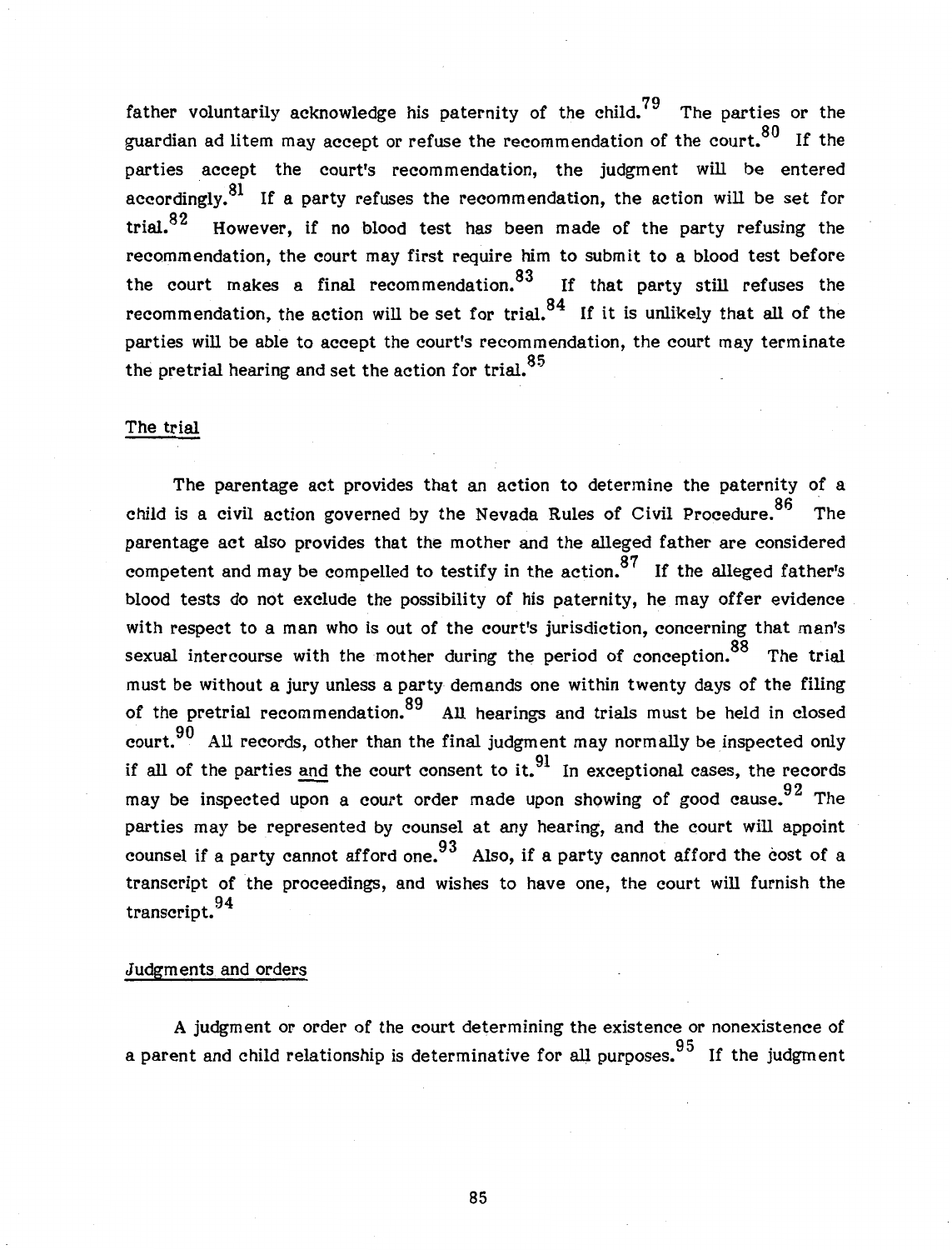differs with the child's birth certificate, a new certificate will be ordered in accordance with NRS 440.270 to 440.340, inclusive.  $96$  The judgment or order of the court may include provisions concerning the duty of support, custody and guardianship of the child, visitation privileges, the furnishing of security, or any other matter in the child's best interest.  $97$  Chapter 599 also provides that the court may order the father to pay the reasonable expenses of the mother's pregnancy and confinement. 98

In determining the amount and duration of the child support obligation, the court enforcing the obligation will consider the best interest of the child in light of his family situation.  $99\%$  If it is in the child's best interest, the court may order a lump sum payment of support or the purchase of an annuity rather than the usual periodic payments.  $100$  The court may also order that the reasonable fees of counsel, experts, guardians ad litem, and other costs of the action and pretrial proceedings be paid by the parties, in proportion as the court decides.<sup>101</sup> The court may order that an indigent party's proportion of the costs should be paid by the county.<sup>102</sup>

Once the parent and child relationship has been established, a parent's obligation may be enforced in the same or independent action. $^{103}$  It may be enforced by the other parent, the child, the public agency that has or will pay for the pregnancy and confinement, support or funeral, or by any other person or private agency to the extent it has paid or is paying these expenses.<sup>104</sup> The court may order the support payments to be paid to the custodial parent, a public agency, the court, or some other trustee designated by the court that will administer the payments under court supervision.  $105$  A willful failure to obey the judgment or order of the court is civil contempt, and all remedies for the enforcement of judgments apply.<sup>106</sup>

The court will have continuing jurisdiction to modify or revoke a judgment for future education and support, custody and guardianship, visitation privileges, posting of security, expenses of pregnancy and confinement and any other matter in the child's best interest.<sup>107</sup> The court will also have continuing jurisdiction over where  $108$  and how  $109$  the support payments should be made.  $10$  However, a judgment for the payment of a lump sum or for the purchase of an annuity<sup>III</sup> may specify that it be nonmodifiable or irrevocable.<sup>112</sup>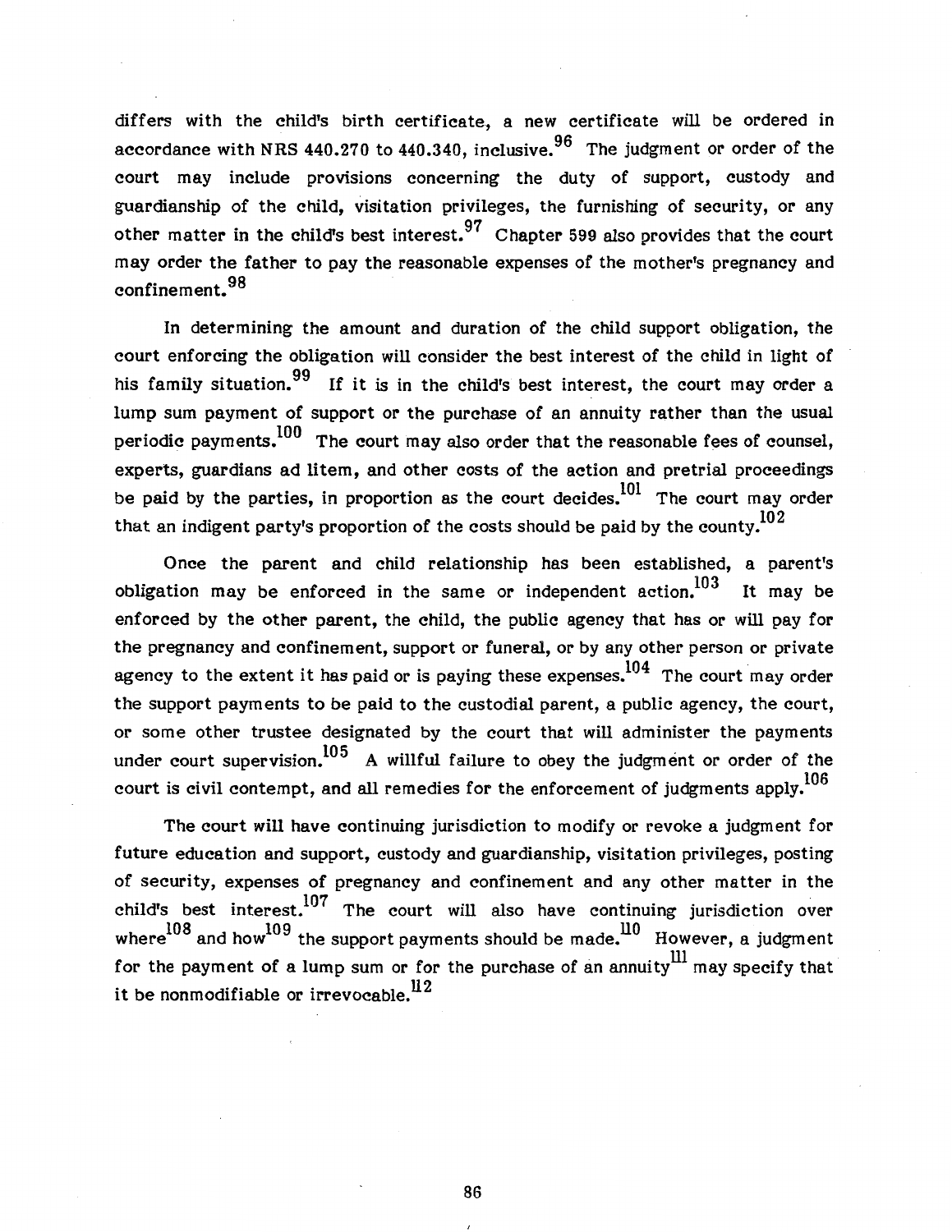A written promise to provide child support does not need consideration if it is based on a supposed or alleged parent and child relationship.  $^{113}$  A person may enforce this promise and also bring an action to detemine a father and child relationship unless the promise has been made and agreed to in compliance with the recommendation<sup>114</sup> of the court.<sup>115</sup> The parentage act provides that the court may, and upon request of the promisor must, order the promise to be kept confidential, if in the child's or the custodial parent's best interest.  $16$  The court may also designate a receiver to disburse the payments according to the promise.  $^{117}$ 

The parentage act provides that a Nevada court may order, or another state's court may request, the state registrar of vital statistics to prepare a new birth certificate consistent with the court's findings as provided in NRS 440.270 to 440.340, inclusive.  $^{18}$ 

## Termination of Parental Rights: consent to, or release for adoption

If a mother relinquishes or proposes to relinquish for adoption a child who has: (l) a presumed father;<sup>119</sup> (2) a father whose relationship to the child has been court determined; or (3) a father as to whom the child is legitimate under NRS Chapter 126, under prior law of this state, or under the law of another state, and the father has not consented to the adoption, there must be a proceeding to determine whether any parent and child relationship exists and whether it should be terminated.<sup>120</sup> Apparently, this section reflects a new attitude protecting the parental rights of the unwed father.<sup>121</sup> If a mother relinquishes or proposes to relinquish for adoption a child who does not have an identifiable father, or if the child otherwise becomes subject to adoption, the father's parental rights may be terminated by the district court upon petition.<sup>122</sup> The action may be filed by the agency or person to whom the child has been relinquished, or by the mother or the custodian of the child.<sup>123</sup> In an effort to identify and protect the interests of the actual father, it is provided that the court will inquire whether: (1) the mother was married at the period of conception; (2) the mother was living with a man during the period of conception or birth; (3) the mother has received support or promises of support for the child or for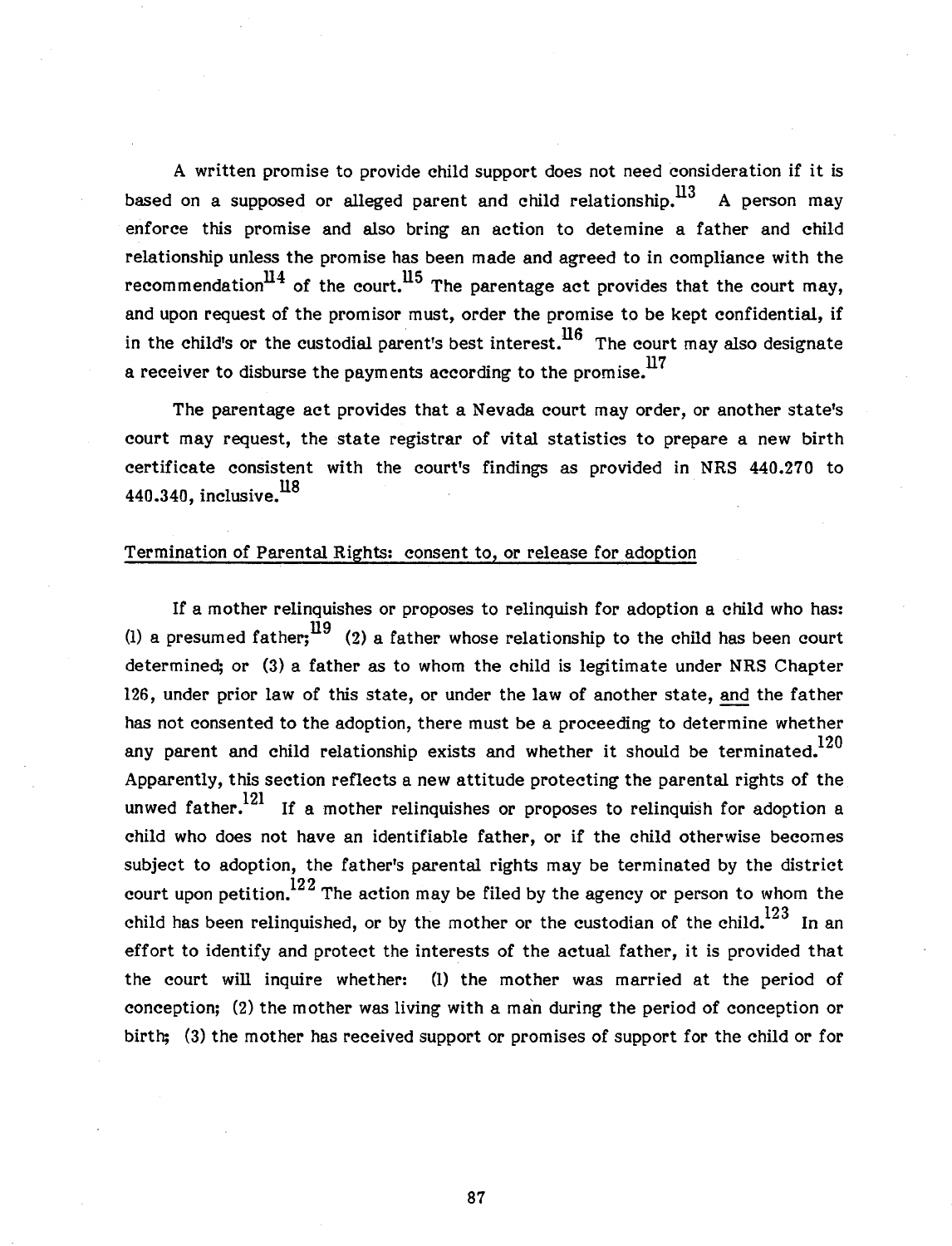her pregnancy; (4) any man has formally or informally acknowledged or declared his possible paternity.<sup>124</sup>

After inquiry, if the court is still unable to identify any possible natural father, and if no one has claimed to be the natural father claiming his custody rights, the court shall terminate the natural father's parental rights. $^{125}$  The parentage act provides that this order cannot be questioned by any person on any ground (including fraud, misrepresentation, lack of notice, or lack of jurisdiction of the parties or subject matter) after six months of the date the order is issued.<sup>126</sup> This provision is contrary to the proposition that collateral attack is not prevented if the original court had no jurisdiction.<sup>127</sup> However, in the interest of the child a court may recognize a need to prohibit collateral attack so as to safeguard the subsequent adoption.<sup>128</sup> If the natural father is identified to the court's satisfaction, or if one or more possible fathers exist, each must be given notice of the proceeding to terminate their parental rights.<sup>129</sup> Notice must be given to every identified possible father as provided by law and the Nevada Rules of Civil Procedure for the service of process of a civil action, or as the court directs.<sup>130</sup> If any of the possible fathers fail to claim their custody rights, they will be considered to have abandoned the child.<sup>131</sup> If any of the possible fathers claim custody rights to the child, the court will proceed to determine their rights.<sup>132</sup>

## Actions Regarding Parentage

Chapter 599 provides that any person who wants to establish his date or place of birth, or his. parentage, may file a verified petition in the local district court (where he was a resident for at least six months prior to filing).<sup>133</sup> The petition must contain a fingerprint chart and recent photograph of the petitioner.<sup>134</sup> Notice must be served upon the child, and every known or alleged parent, if living, as provided by law.<sup>135</sup> When action is brought to determine parentage and not for the purpose of establishing an obligation of support, if the time in which to bring an action under the parentage act has elapsed, then NRS  $41.210$  to  $41.260$ , inclusive,  $^{136}$ apply.<sup>137</sup> The state registrar of vital statistics must provide the court with any relevant data that it may request.<sup>138</sup> If the court decides that the evidence presented at the hearing is sufficient to grant the prayer of the petitioner, it will then order the facts of the matter to be established as they were presented to the court.<sup>139</sup>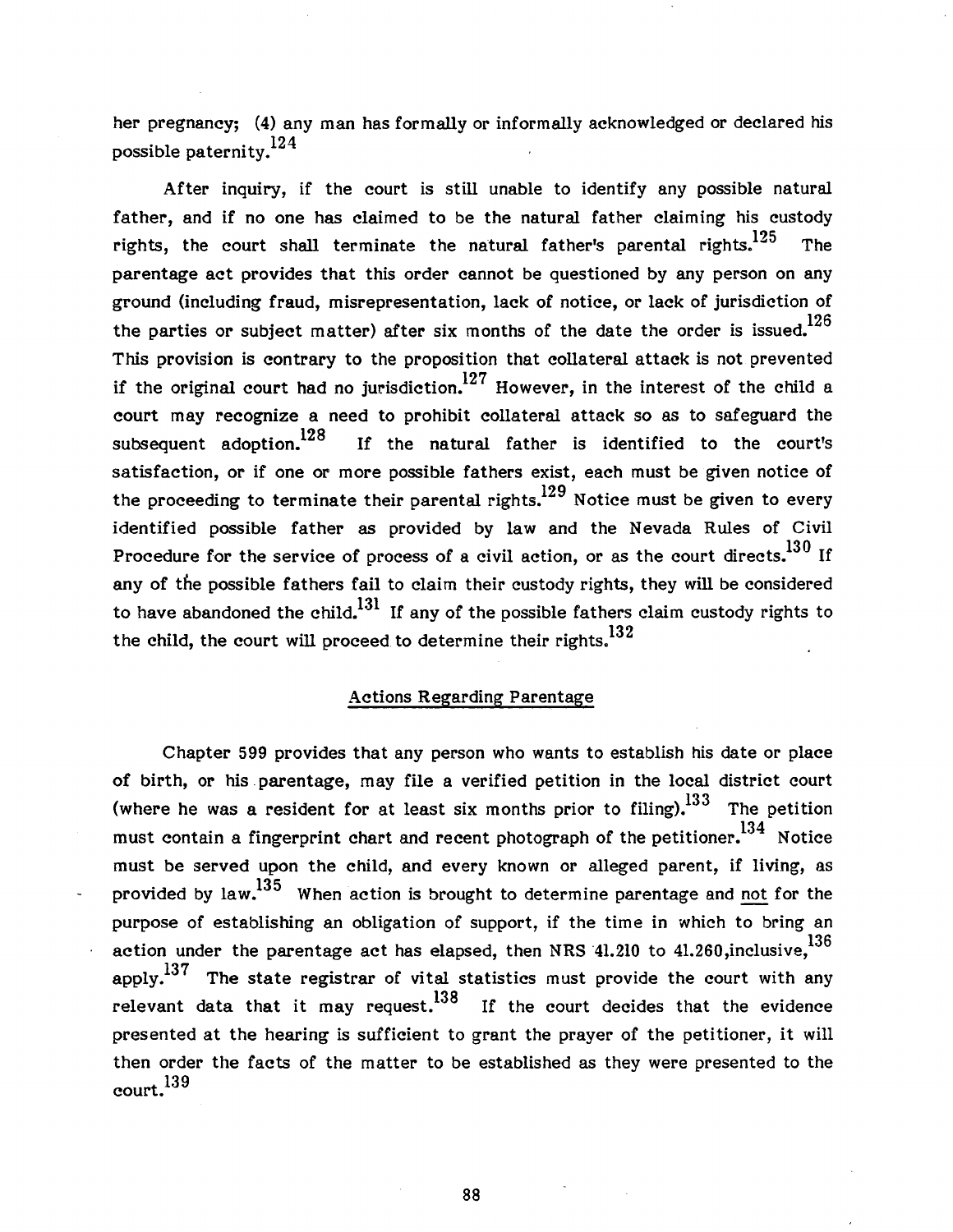Whenever it is relevant, in a civil or criminal action, to determine a person's parentage, the court may order any party to the action to submit to a blood test, the results of which may be received into evidence.<sup>140</sup> The order for the tests may also direct that the testimony of the party and of the experts may be taken by deposition.<sup>141</sup> It is also provided that the opinion of the experts will be weighed in accordance with any evidence of the statistical probability of the alleged blood relationship.<sup>142</sup> The court will determine how the costs of such tests will be  $paid.<sup>143</sup>$ 

## Actions Regarding Support Obligations

Chapter 599 provides that either parent may recover from the other a reasonable share of the necessary child support.<sup>144</sup> However, not more than three years of the support furnished before the action is brought may be recovered from the nonsupporting parent.<sup>145</sup> A "non-supporting parent" is defined as the parent of a child born out of wedlock who has not paid his equitable share of the child's support.<sup>146</sup> Any support obligation imposed on the parents of a child born out of wedlock also creates a cause of action on behalf of the legal representatives of either parent.<sup>147</sup> A cause of action is also created on behalf of third persons or public agencies who may have paid for the support of the child.<sup>148</sup> The support obligation of a parent is discharged when he complies with a judicial decree or an approved settlement.<sup>149</sup> The legal adoption of the child also discharges the future obligations of the natural parents.<sup>150</sup> The support obligation of a parent who has acknowledged his paternity in writing, performed part of his obligation, or has had his parentage judicially established, is enforceable against his estate.<sup>151</sup> In deciding the proper amount of support, the court will consider the ability of the custodial parent to support the child, the estate left by the deceased parent and the rights of any surviving spouse of the deceased parent.<sup>152</sup>

Proceedings to compel support by a nonsupporting parent may be brought in accordance with NRS Chapter 126.<sup>153</sup> Fees, charges, or court costs may not be charged for maintaining or bringing the proceeding, but the court may assess the usual filing fees, charges, or costs against the nonsupporting parent.<sup>154</sup> The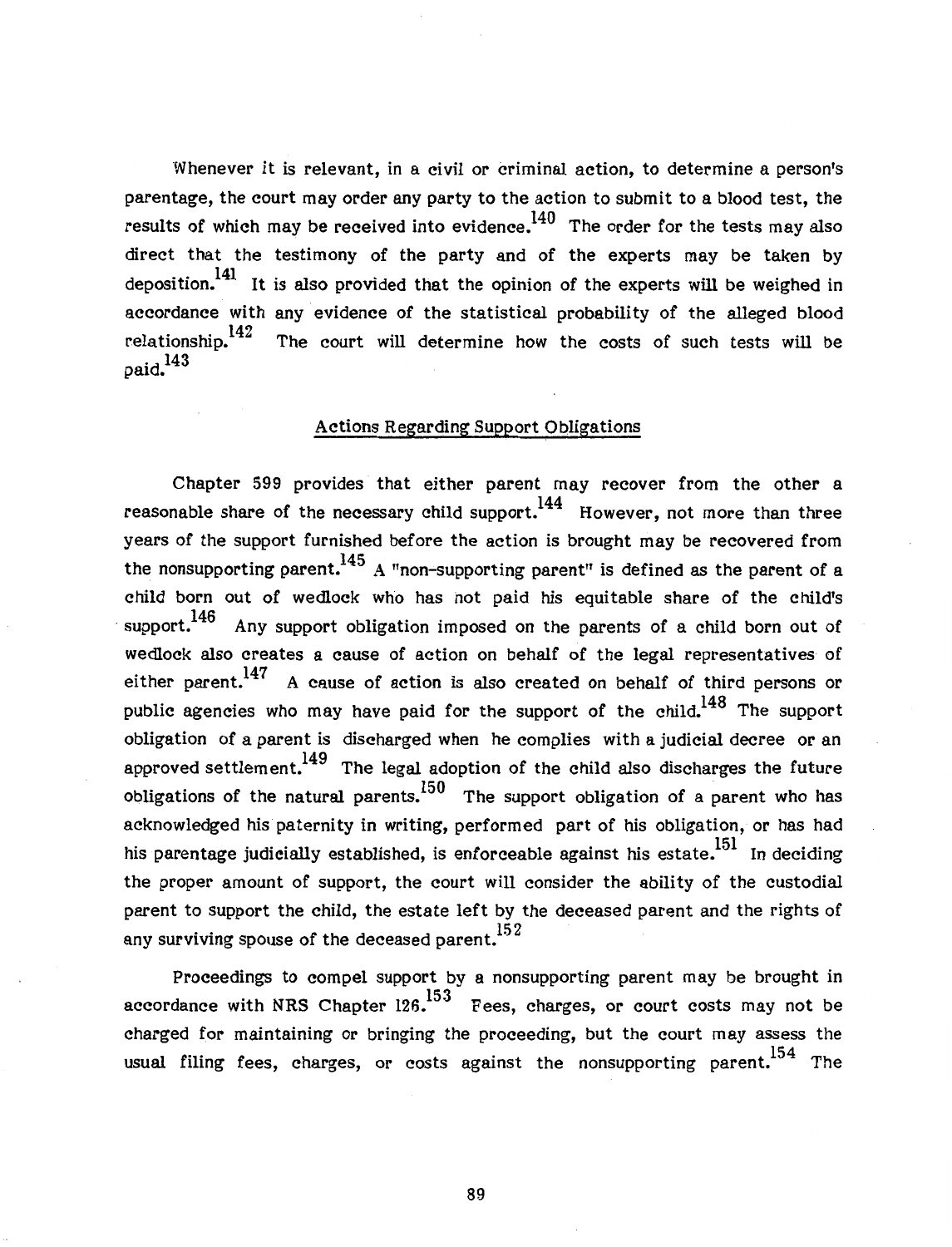proceedings are not exclusive of other proceedings.<sup>155</sup> If a defendant does not appear at the proceeding, his security will be forfeited and must be applied towards the judgment.<sup>156</sup> The court may proceed as if the defendant were present, hearing the complaint and requiring the plaintiff to establish the facts.<sup>157</sup> The court will consider the rights and claims of the plaintiff, defendant and child.<sup>158</sup> The court will then rule, based on its own findings or the jury's verdict.<sup>159</sup> If after the complaint has been filed, the plaintiff dies, becomes insane, or cannot be found within the jurisdiction, the child may be substituted as complaintant by his guardian ad litem.<sup>160</sup> If the defendant dies, the action to compel support may be prosecuted against his personal representatives.<sup>161</sup> In regard to the measure of support, the representative will be subject to the provisions of NRS Chapter 126, but he will not be required to post a bond.  $162$ 

The support payments must be made to a trustee if the custodial parent doesn't reside in the jurisdiction, or has assigned his right to receive support to a public agency in another state.<sup>163</sup> If the welfare division of the department of human resources has paid for some of the child's support, the court will direct that the division be reimbursed as provided in NRS  $425.360.^{164}$  The nonsupporting parent may be required to give security for the judgment.<sup>165</sup> If he defaults in his support payments he may be jailed for civil contempt.<sup>166</sup> Although he may be released after one year, his liability on the judgment still remains.<sup>167</sup> In lieu of committing the nonsupporting parent to jail or as a condition to his release from jail, the court may place him in the custody of the county sheriff.  $168$  If the nonsupporting parent violates these terms, he may be committed or recommitted to jail.<sup>169</sup>

The district attorney or his deputies may take action against the nonsupporting or deserting parent if requested to do so by the custodial parent or a public agency supporting the parent or child.<sup>170</sup> In performing these duties, the district attorney and his deputies are not the legal representatives of the parent or child.<sup>171</sup> However, except as to disclosures of criminal activity or information related to duties of officials of the welfare division of the department of human resources, an attorneyclient privilege does arise.<sup>172</sup> A criminal action brought under NRS 201.020 to 201.080, inclusive,  $^{173}$  is not a bar to, or barred by a civil proceeding to compel support.<sup>174</sup> However, money paid towards child support in accordance with these provisions must be credited towards any civil liability.<sup>175</sup>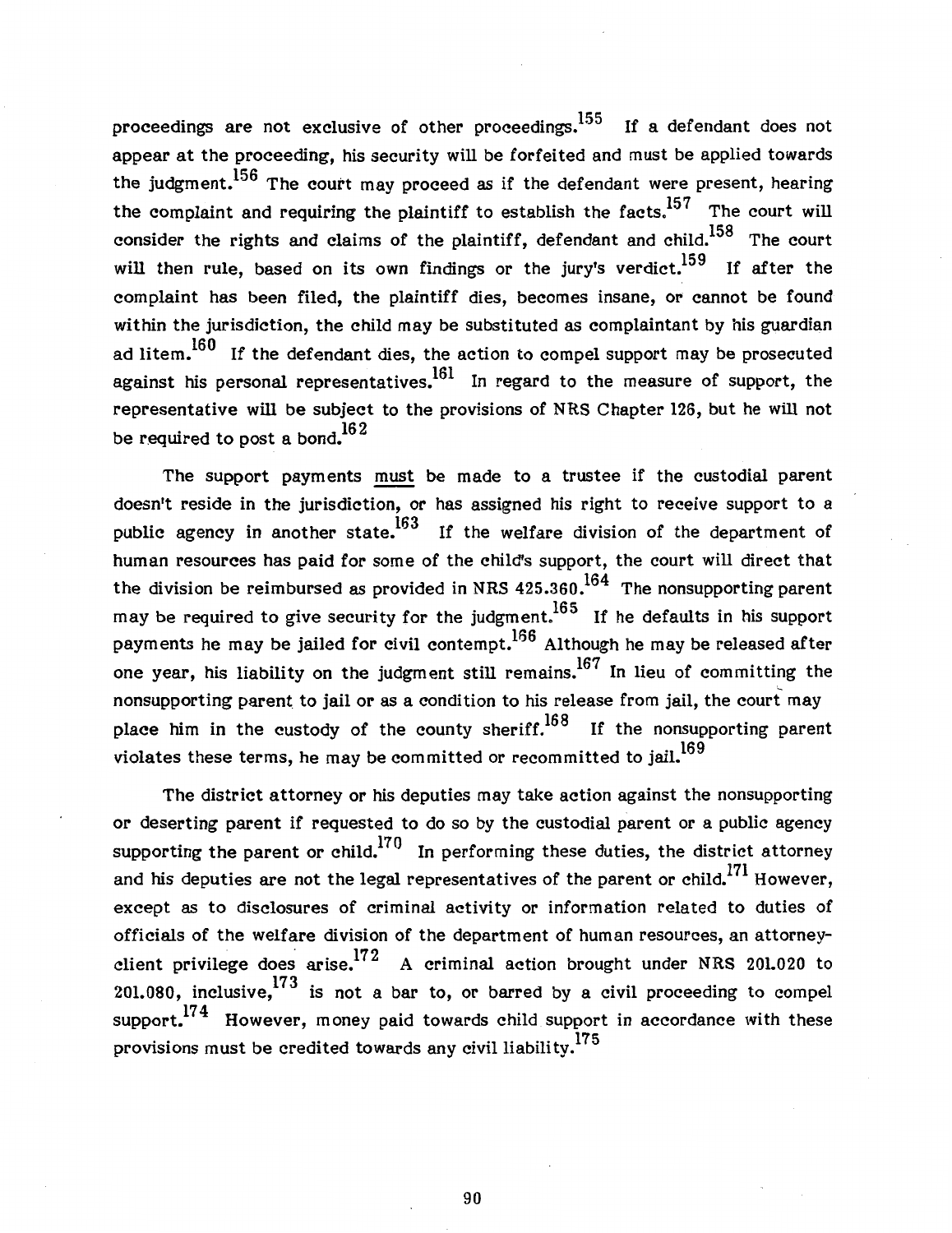#### Deserting or nonsupporting parents

Chapter 599 provides that a putative father will be presumed to have abandoned his child if he fails to acknowledge the child, or if he fails to petition to have his parental rights established when the rights are sought to be terminated.<sup>176</sup> Any husband or wife will be punished who deserts, willfully neglects or refuses to support his or her spouse, minor child, or adult child who is unable to provide for himself. $177$  The defendant may be fined (up to \$5,000) or imprisoned (from one to six years), or both, depending on his conduct.<sup>178</sup> The court may also impose a sentence in addition to any order relating to the defendant's support obligation if that would be in the best interests of his child and spouse.<sup>179</sup> If an obligor on a support obligation asserts that he is not the father of the child, the court may adjudicate the paternity issue as provided in NRS Chapter  $126.180$  The district attorney of the county of residence of a spouse or minor child shall take action to establish the parentage of such child who has been neglected or deserted and take legal action against the deserting or nonsupporting parent.<sup>181</sup>

#### PROVISIONS REGARDING ADOPTIONS

#### State register for adoptions

Chapter 599 provides for establishing a state register for adoptions.<sup>182</sup> The register will provide information to adults who were adopted and their natural parents, $^{183}$  and will be maintained in the office of the welfare division of the department of human resources. $^{184}$  The register consists of the names and necessary information, voluntarily given, of persons who have released a child for adoption or who have consented to the adoption of a child, or whose parental rights have been terminated by a court.<sup>185</sup> The register also contains the names of and information concerning adults who were adopted and who volunteered to be registered.<sup>186</sup> Information may be released concerning a natural parent to an adopted child, or concerning an adoptive child to a natural parent, if they all are registered.<sup>187</sup> Lastly, it is provided that any person who is registered may withdraw his <sup>188</sup> registration simply by a written request.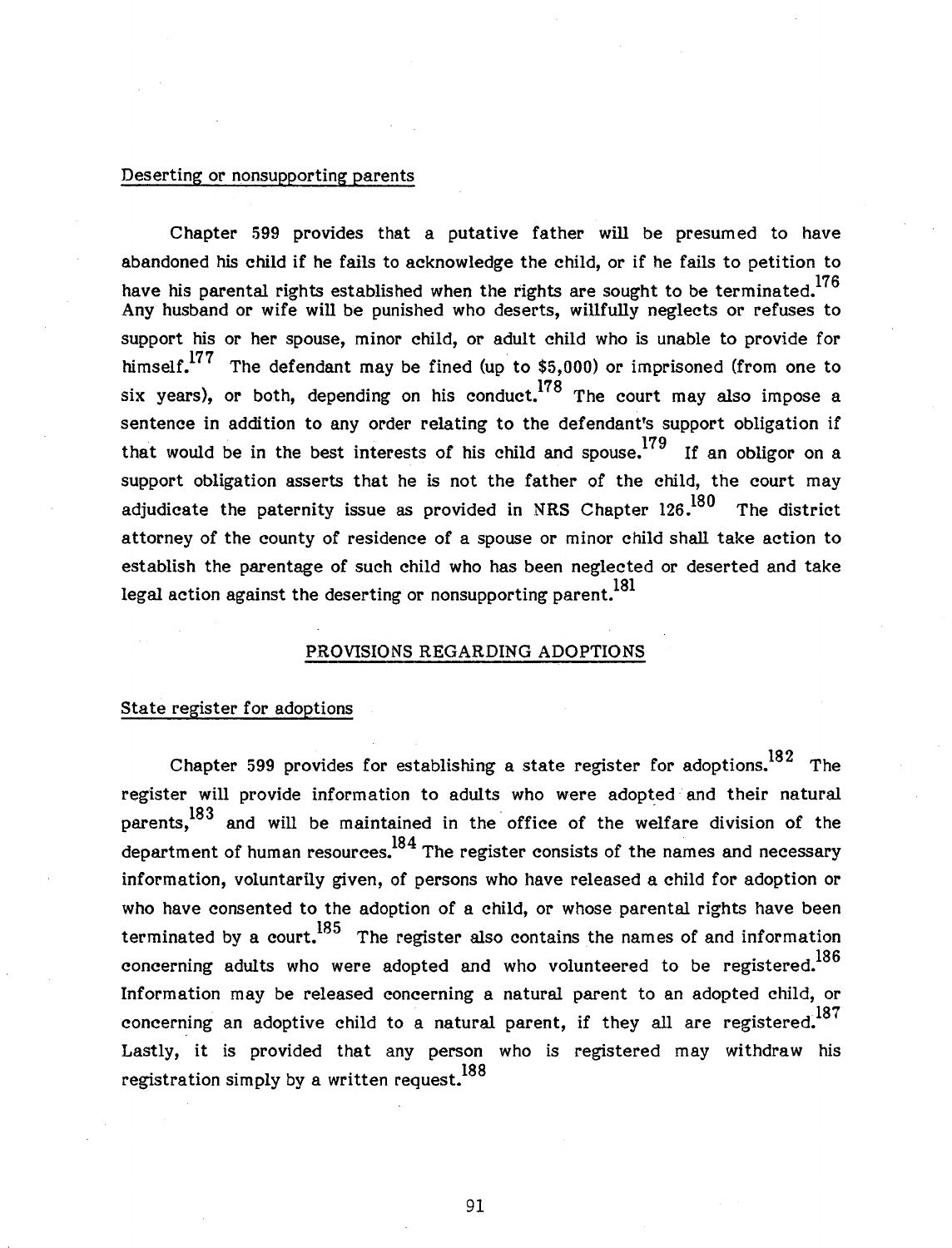## Consent and Release Provisions

Chapter 599 provides that except as provided in NRS  $127.090$ ,  $^{189}$  written consent to a specific adoption or for the relinquishment of the child to an agency authorized to accept relinquishments is required from each living parent or the court appointed guardian of the child.<sup>190</sup> However, consent of a parent who has been incurably insane for two years is not required.<sup>191</sup> Even though all releases for, and consents to, an adoption executed by the mother before the child's birth are invalid, a father may execute a release or consent before the child's birth if he is not married to the mother.<sup>192</sup> Prior law provided that neither the father nor mother could validly consent to the child's adoption before the child's birth.<sup>193</sup> In any case. a release executed by the father will be invalid if: (1) the father marries the mother before the birth; (2) the mother doesn't execute a release or consent to the adoption within six months after the birth; or (3) a petition for adoption has not been filed within two vears of birth.<sup>194</sup> A written consent to a specific adoption or relinquishment for adoption is irrevocable, except as provided in NRS 127.070.<sup>195</sup> Also, a minor parent may not revoke a relinquishment for adoption upon attaining a majority.<sup>196</sup>

All hearings held under NRS Chapter 127 are confidential and must be held in a closed court, except upon a court order.<sup>197</sup> Likewise, the files and records are not open to inspection by any person, except upon court order or when the natural parent and the child are eligible to receive information from the state register of adoptions.<sup>198</sup>

### Financial assistance to adoptive parents

Chapter 599 provides that a child-placing agency licensed by the welfare division of the department of human resources is authorized to consent to the adoption of a child with special needs due to race, age, or physical or mental problems, who is in its custody, to adoptive parents of limited means.<sup>199</sup> Consent only will be granted if the agency considers such an adoption to be in the best interests of the child, and parents of adequate means would be difficult to find.<sup>200</sup> The adoptive parents may receive grants of financial assistance from the welfare division out of money provided for that purpose.  $201$  The grants are conditioned upon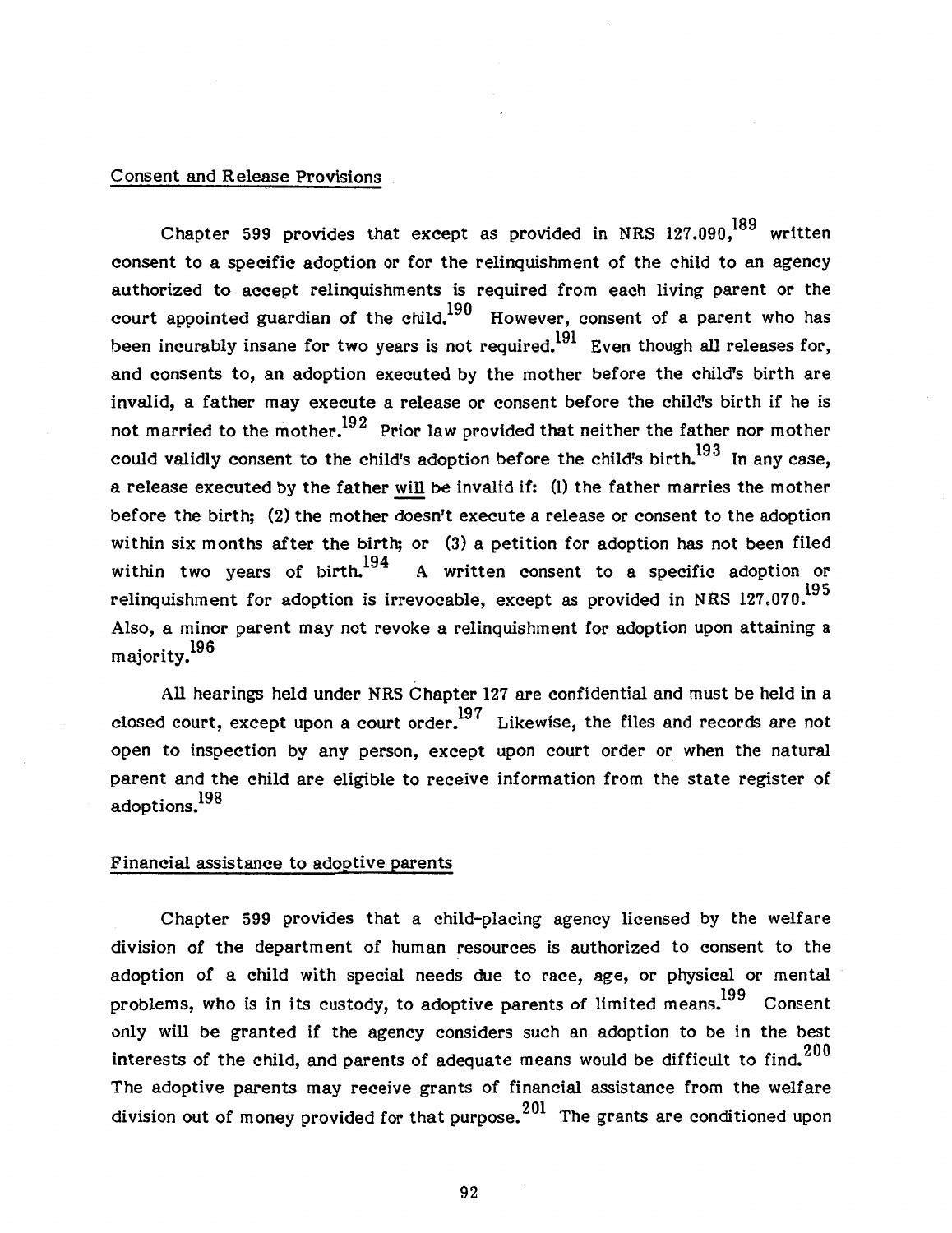approval of the state welfare administrator and there being no other more suitable home available.  $202$  The amount and duration of each grant must be limited by a written agreement between the welfare division and the adoptive parents.<sup>203</sup> The agreement becomes effective upon the entry of the order for adoption.  $204$  The welfare division must evaluate each grant at least annually and seek its approval with the state welfare administrator.  $205$  The assistance will cease upon the written notification to the adoptive parents by the welfare division that continued assistance is denied.  $206$  In any case, all assistance ceases when the child attains majority, becomes self-supporting, is emancipated, or dies. 207 The legal status or obligation of a party to the adoption is not affected by the grant of assistance or its discontinuance.<sup>208</sup>

Rosalie Lazzarotto

#### FOOTNOTES

- 1. Compare 1979 Nev. Stats. ch. 599 (hereinafter "Ch. 599") with Uniform Parentage Act, 9 U.L.A. (Supp.l974-1978).
- 2. Ch. 599 §4 (adding to NRS Ch. 126).
- 3. Id. §2 (adding to NRS Ch. 126).
- 4. Id. \$3 13 (adding to NRS Ch. 126).
- 5. See Commissioner's Note, Uniform Parentage Act §1, 9 U.L.A. (Supp. 1974-1978).
- 6. Levy v. Louisana, 391 U.S. 68, 72 (1968) (unconstitutional to deny illegitmate child recovery for wrongful death of mother). Cf. Glona v. American Guarantee and Liability Insurance Co., 391 U.S. 73, 76 (1968) (unconstitutional to deny mother recovery for wrongful deaths of illegitimate child); Trimble v. Gordon, 430 U.S. 762, 765-66 (1977) (unconstitutional to deny an illegitimate child the right to inherit from the father). See 78 A.L.R. 3d 1238 (1977).
- 7. Weaks v. Mounter, 88 Nev. ll8, 123, 493 P.2d 1307, 1310 (1972). (Society is becoming more aware that children deserve proper care, comfort, and protection, even when illegitimate. Held "heirs" in wrongful death suit includes all children).
- 8. NRS 201.025 (district attorney may take action to establish paternity of a neglected or deserted child).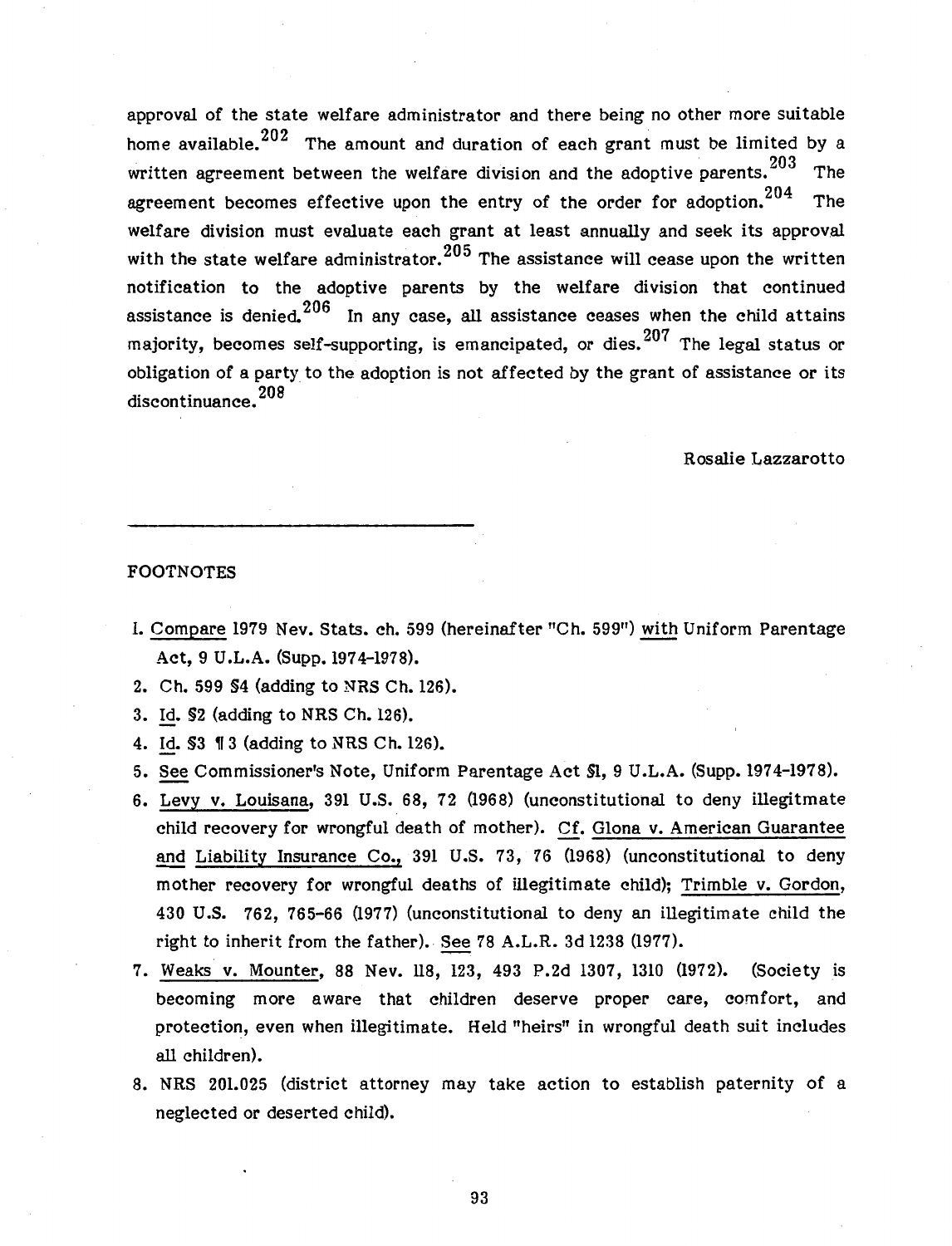- 9. Ch. 599 §5 (adding to NRS Ch. 126).
- 10. Id.  $$6$   $$1(a)$  (adding to NRS Ch. 126).
- 11. Id.  $$6$   $$1(b)$  (adding to NRS Ch. 126).

12. Id.  $$6$   $\Pi(c)$  (adding to NRS Ch. 126).

13. Id. \$6  $\P1(d)$  (adding to NRS Ch. 126).

14. Id. §6 'l(e) (adding to NRS Ch. 126).

15. Id. \$6 1(f) (adding to NRS Ch. 126).

- 16. Id. §6 12 (adding to NRS Ch. 126).
- 17. Id.
- 18. Id.
- 19. Id.
- 20. Id.
- 21. Id. Under NRS 440.325, documentation of birth shall make no reference to child's legitimation.
- 22. Ch. 599 \$6 13 (adding to NRS Ch. 126).
- 23. Id. §7  $\P$ 1 (adding to NRS Ch. 126).
- 24. Id. §7 1f 2 (adding to NRS Ch. 126).
- 25. Id.  $$7 \text{ } 11, 2$  (adding to NRS Ch. 126).
- 26. Id. §7 '1 (adding to NRS Ch. 126).
- 27. Id. \$8  $\P$ 1 (adding to NRS Ch. 126).
- 28. Id.  $$8 \text{ } \mathbb{1}(a)$  (adding to NRS Ch. 126).
- 29. Id. §8 ¶1(b) (adding to NRS Ch. 126). Although the language of §8 indicates that an action to establish the existence or nonexistence of the parent and child relationship may be brought after the death of the parent or child, §9 makes it clear that the act does not alter the time otherwise proscribed within which to establish a right of inheritance or succession. See NRS Chapters 134 (Succession) and 135 (Probate Law).
- 30. Id. §8 ¶ 2 (adding to NRS Ch. 126).
- 31. Id. §8 1f 3 (adding to NRS Ch. 126).
- 32. Id. §23 (adding to NRS Ch. 126).
- 33. Id. §8 1f 4 (adding to NRS Ch. 126).
- 34. Id. §8 '5 (adding to NRS Ch. 126).
- 35. NRS 41.210 to 41.260, inclusive (proceedings to determine and establish facts relative to vital statistics).
- 36. Id. §9 (adding to NRS Ch. 126).
- 37. Id.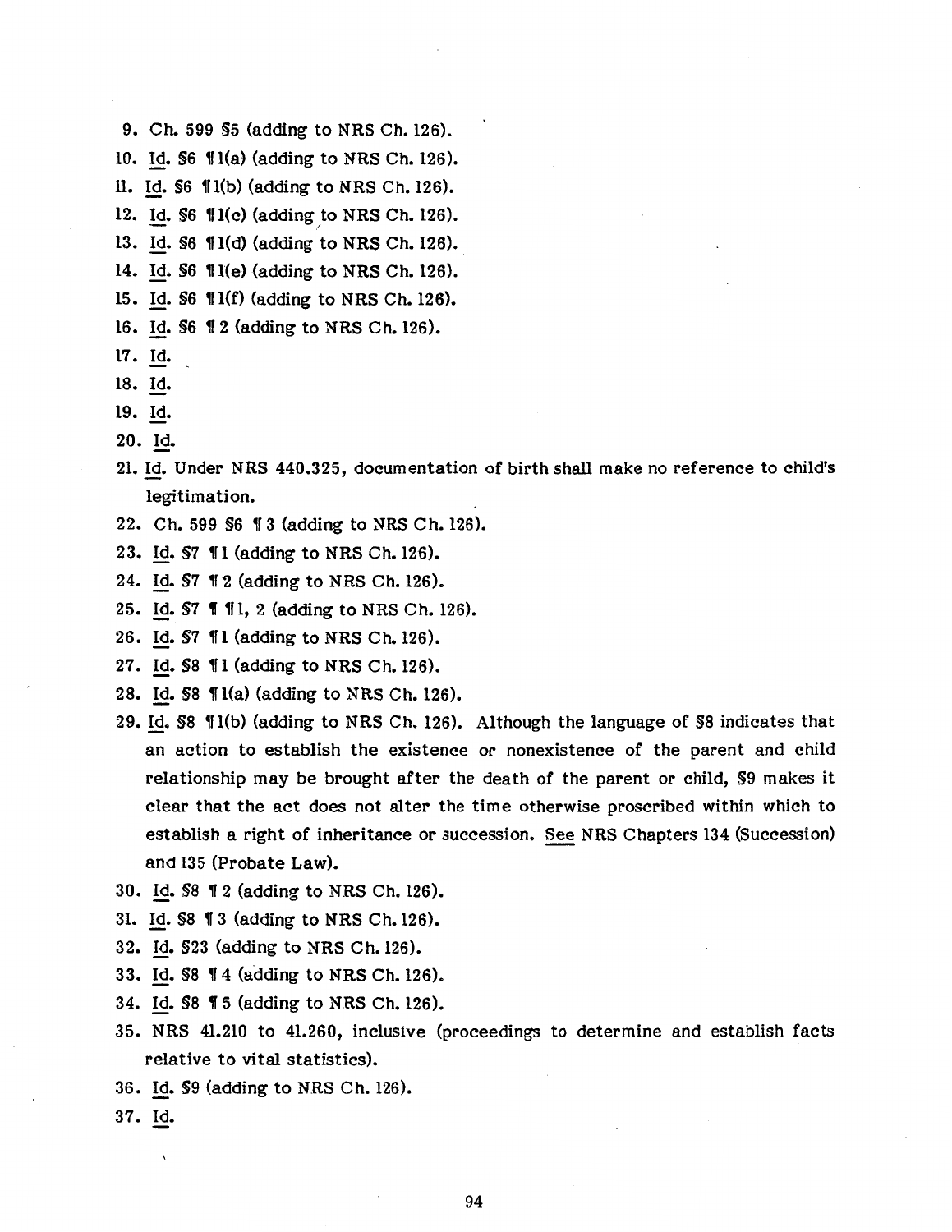38. ld. 39. Id. 40. Id. \$10 11 (adding to NRS Ch. 126). 41. Id. \$10 12 (adding to NRS Ch. 126). 42. Id. 43. Id. \$10 13 (adding to NRS Ch. 126). 44. Id. 45. ld. §U (adding to NRS Ch. 126). 46. Id. 47. Id. 48. Id. 49. Id. \$12  $\P$ 1 (adding to NRS Ch. 126). 50. Id. \$12 11, 2 (adding to NRS Ch. 126). 51. Id. \$12 12 (adding to NRS Ch. 126). 52. Id. 53. NRS 233B.123 (evidence in contested cases under the Administrative Procedures Act). 54. Ch. 599 \$12 12 (adding to NRS Ch. 126). 5.5. Id. §12 11 3 (adding to NRS Ch. 126). 56. Id. 57. Id. 58. Id. \$12 14 (adding to NRS Ch. 126). 59. Id. \$14 11 (adding to NRS Ch. 126). 60. Id. \$14 12 (adding to NRS Ch. 126). 61. Id. §14 11 3 (adding to NRS Ch. 126). 62. Id.  $$14$   $$4$  (adding to NRS Ch. 126). 63. Id. \$14 15 (adding to NRS Ch. 126). 64. Id. \$13 \\ \\ 11 (adding to NRS Ch. 126). 65. Id. 66. Id. §13 11 3 (adding to NRS Ch. 126). 67. Id. §13 114 (adding to NRS Ch. 126). 68. Compare Ch. 599 \$13 12 (adding to NRS Ch. 126) with Uniform Parentage Act §11, 9 U.L.A. (Supp. 1974-1978). 69. Ch. 599 \$15 11 (adding to NRS Ch. 126). 70. Id.

71. Id.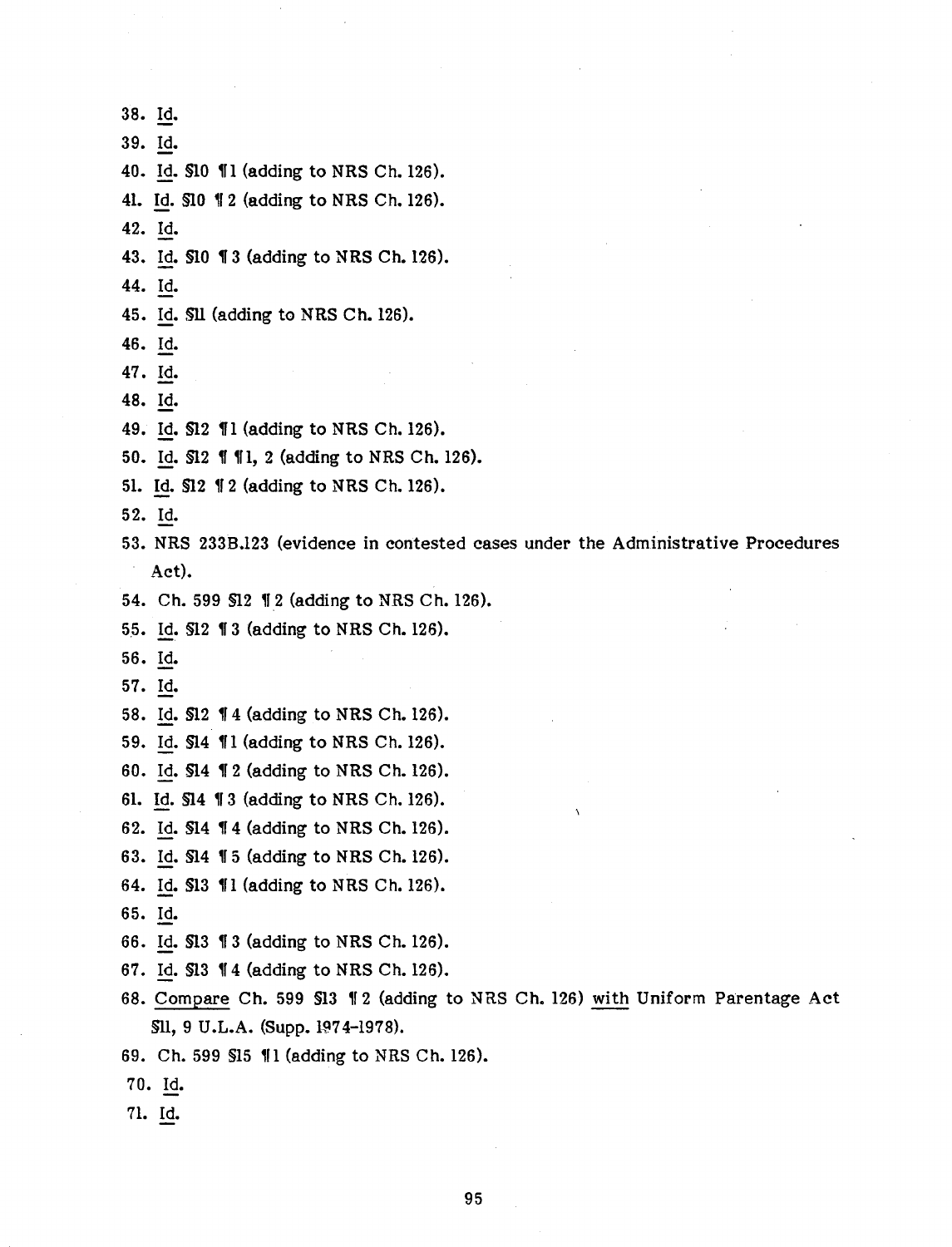- 72. Id.  $$15 \text{ } 1(a)$  (adding to NRS Ch. 126).
- 73. Id. \$15 ¶1(b) (adding to NRS Ch. 126). But cf. Ch. 599 §6 ¶1(d)(3) (adding to NRS Ch. 126) (a written agreement or a court order to provide support will raise a presumption of paternity where combined with a marriage or attempted marriage of the parties afer the child's birth).

7 4. Ch. 599 §15 1f l(b) (adding to NRS Ch. 126).

- 75. Id. \$3  $\P$ 1 (adding to NRS Ch. 126).
- 76. Id. \$15  $\P$ 1(b) (adding to NRS Ch. 126).
- 77. Id.
- 78. Id.
- 79. Id. \$15  $\P$ 1(c) (adding to NRS Ch. 126).
- 80. Id. §15 1f 1f 2, 3, 4 (adding to NRS Ch. 126).

81. Id. \$15 12 (adding to NRS Ch. 126).

- 82. Id. \$15 1 3 (adding to NRS Ch. 126).
- 83. Id.
- 84. Id.
- 85. Id. §15 1f 5 (adding to NRS Ch. 126).
- 86. Id. \$16 11 (adding to NRS Ch. 126).
- 87. Id.
- 88. Id. \$16 12 (adding to NRS Ch. 126).
- 89. Id. §16 1f 3 (adding to NRS Ch. 126).
- 90. Id. §22 (adding to NRS. Ch. 126).
- 91. Id.
- 92. Id.
- 93. Id. \$21 11 (adding to NRS Ch. 126).
- 94. Id. §21 1f 2 (adding to NRS Ch. 126).
- 95. Id. \$17 11 (adding to NRS Ch. 126).
- 96. Id. \$17 12 (adding to NRS Ch. 126).
- 97. Id. \$17 13 (adding to NRS Ch. 126).
- 98. Id.
- 99. E.g., needs of the child, financial means of parents. Ch. 599 \$17 15 (adding to NRS Ch. 126).
- 100. Id. \$17 14 (adding to NRS Ch. 126).
- 101. Id. §18 (adding to NRS Ch. 126).
- 102. Id.
- 103. Id. \$19 11 (adding to NRS Ch. 126).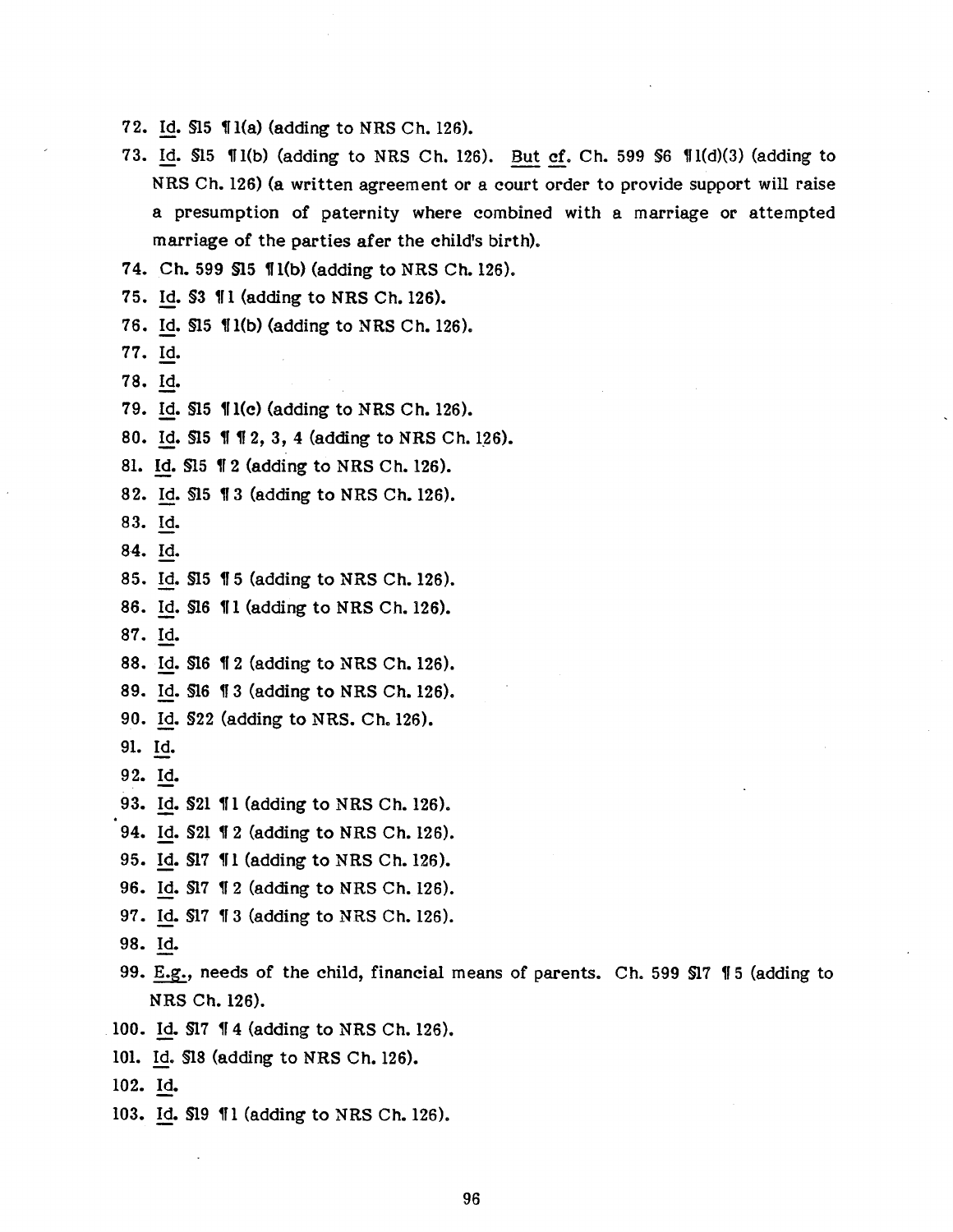104. Id.

105. Id. §§19, 12, 36 11 (addng to NRS Ch. 126).

106. Id. \$19 13 (adding to NRS Ch. 126).

107. Id. §20 (adding to NRS Ch. 126).

108. Id. \$19 12 (adding to NRS Ch. 126).

109. Id. \$17 113, 4 (adding to NRS Ch. 126).

llO. Id. §20 (adding to NRS Ch. 126).

- Ill. Id. \$17 14 (adding to NRS Ch. 126).
- ll2. Id. §20 (adding to NRS Ch. 126).
- 113. Id. §24 ¶1 (adding to NRS Ch. 126).
- ll4. Id. §§8 14, 15 12 (adding to NRS Ch. 126).
- 115. Id. §24 ¶1 (adding to NRS Ch. 126).
- 116. Id. §24 1 2 (adding to NRS Ch. 126).
- 117. ld.
- ll8. ld. §25 (adding to NRS Ch. 126).
- 119. Id. \$6 11 (adding to NRS Ch. 126).
- 120. Id. §26 (adding to NRS Ch. 128).
- 121. See Stanley v. Illinois, 405 U.S. 645, 649 (1972) (due process entitled a putative father to a hearing on his fitness as a parent before a custody decision can be made); Wilson, The Uniform Parentage Act; What It Will Mean For the Putative Father in California, 28 Hastings L. J. 191, passim (1976-1977).
- 122. Ch. 599 \$26 12 (adding to NRS Ch. 128).
- 123. Id.
- 124. Id. \$26 13 (adding to NRS Ch. 128).
- 125. Id. \$26 15 (adding to NRS Ch. 128).
- 126. Id.
- 127. See Williams v. State of North Carolina, 325 U.S. 226, 229 (1945) (a judgment in one state is conclusive upon the merits in every other state, but only if the court of the first state had power to pass on the merits-that is, had jurisdiction to render the judgment).
- 128. See Rothstein v. Lutheran Social Serv. of Wis. and Upper Mich., 178 N.W. 2d 56, 60 (Wise. Sup. Ct. 1970), vacated, and remanded to conform to Stanley v. Illinois, 405 U.S. 645 (1972), but the Court seemed to imply that a putative father may not be granted parental rights when the completion of the adoption would be in the child's best interests. 405 U.S. 1051, 1051 (1972). See also Commissioner's Note, Uniform Parentage Act §24(c)-(f), 9 U .L.A. (Supp. 197 4-1978).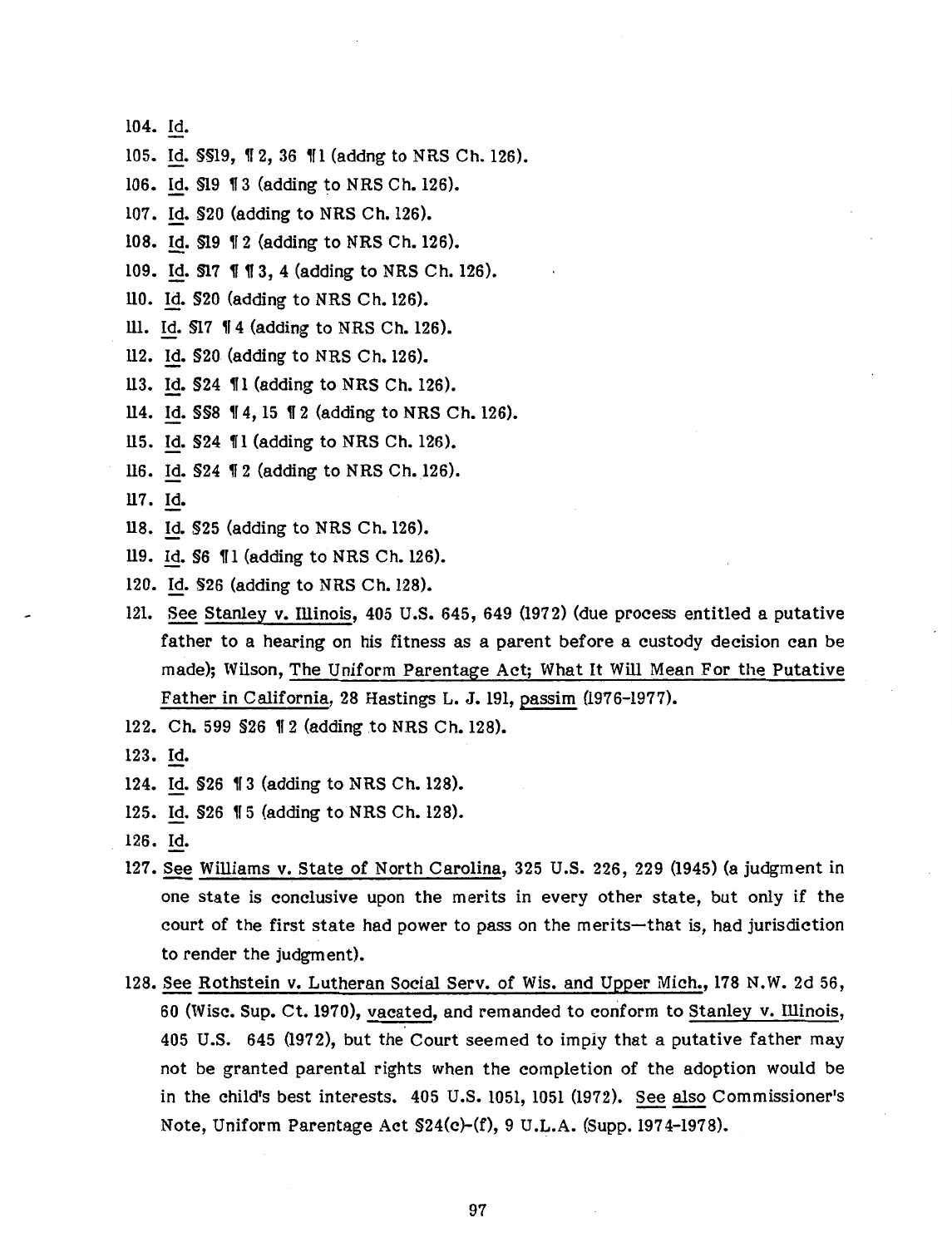- 129. Ch. 599 \$26 14 (adding to NRS Ch. 128).
- 130. Id. \$26 16 (adding to NRS Ch. 128).
- 131. Id. \$26 14 (adding to NRS Ch. 128).
- 132. Id.
- 133. Id. §28 {amending NRS 41.220(1)).
- 134. Id.
- 135. Id.§28 (amending NRS 41.220(2)).
- 136·. NRS 41.210 to 41.260, inclusive (no statute of limitation in which to bring a proceeding to determine and establish facts relative to vital statistics).
- 137. Ch. 599 §27 {adding to NRS Ch. 41).
- 138. Id. §28 (adding to NRS 41.220)(3)).
- 139. Id. §29 (amending NRS 41.240).
- 140. Id. §30 {amending NRS 56.020).
- 141. Id.
- 142. Id.
- 143. Id.
- 144. ld. §31 (amending NRS 126.040(1)).
- 145. Id. §31 (amending NRS 126.040(2)).
- 146. Id. \$3 12 (adding to NRS Ch. 126).
- 147. Id. §32 (amending NRS 126.050).
- 148. Id.
- 149. Id. §33 (amending NRS 126.060(1)).
- 150. Id. §33 (amending NRS 126.060(2)).
- 151. Id. §34 (amending NRS 126.070(1)). At common law a man's duty to support his children ended at his death. See Streight v. Estate of Streight, 360 P.2d 304, 306 (Ore. Sup. Ct. 1961); Scudder v. Scudder, 348 P.2d 225, 227 (Wash. Sup. Ct. 1960); Newman v. Burwell, 216 Cal. 608, 612, 15 P.2d 511, 512 (1932). See generally, 24 Am.Jur. 2d Divorce and Separation §856 (1966); Annot., 18 A.L.R. 2d 1126 (1951); Note, Continuance of Alimony and Payments for Support of Minor Children After a Husband's Death, 35 VA. L. REV. 482 (1949). The court in Bailey v. Bailey, 86 Nev. 483, 488, 471 P.2d 220, 223 (1970) held that the Legislature may extend a father's support obligation (both to arrearages and future payments) to his estate.
- 152. Ch. 599 §34 (amending NRS 126.070(1)).
- 153. Id. §35 (amending NRS 126.080).
- 154. Id.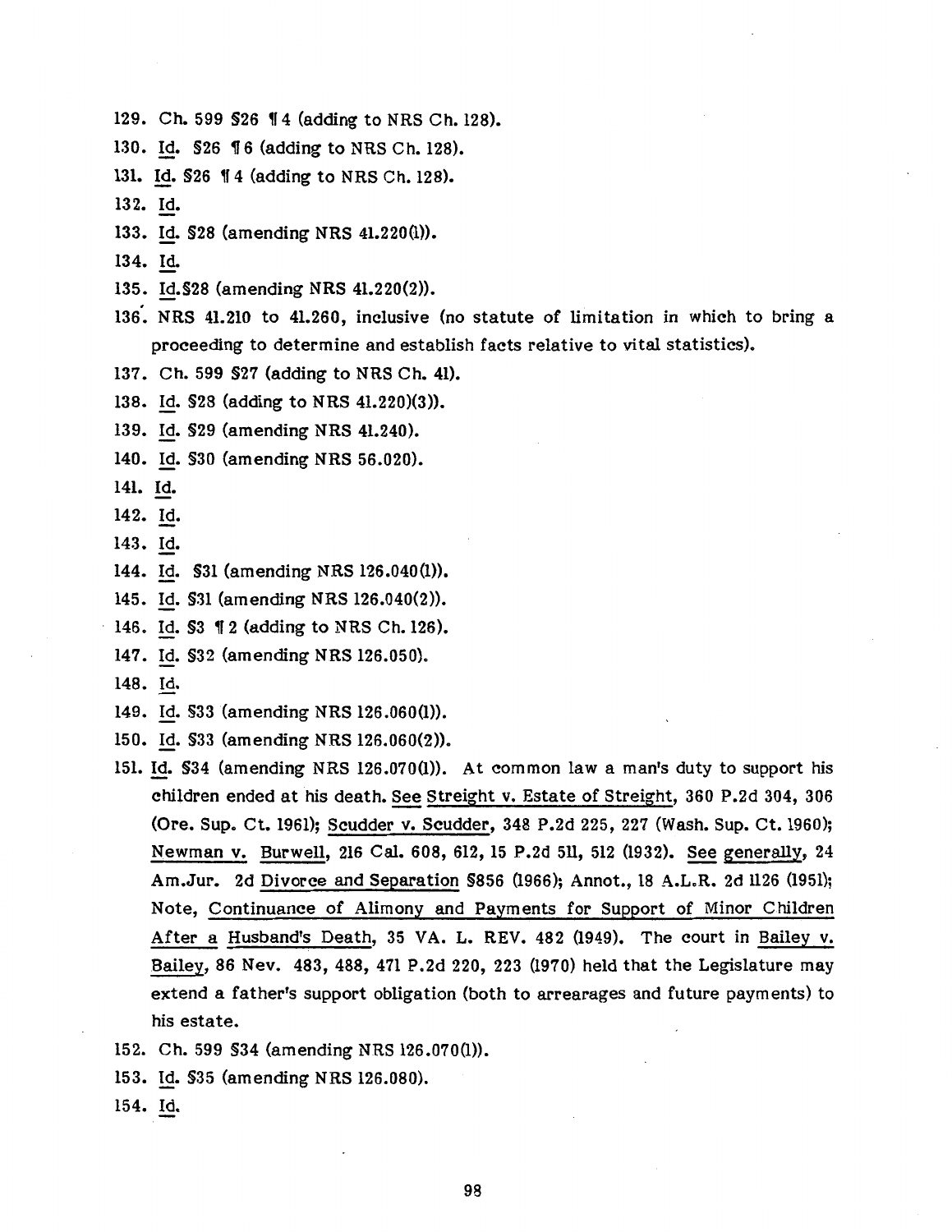155. Id. 156. Id. §36 (amending NRS 126.190). 157. Id. 158. Id. 159. Id. 160. Id. §37 (amending NRS 126.200). 161. Id. §38 (amending NRS 126.210). 162. Id. 163. Id. §39 (amending NRS 126.240(3)}. 164. Id. §39 (amending NRS 126.240(2)). 165. Id. §40 (amending NRS 126.250(1)). 166. Id. 167. Id. 168. Id. §40 (amending NRS 126.250(2)}. 169. Id. 170. Id. \$41 (amending NRS 126.325(1), (2)). 171. Id. §41 (adding NRS 126.325(3)). 172. Id. 173. NRS 201.020 to 201.080, inclusive (desertion and nonsupport of wife and children). 174. Ch. 599 §42 (amending NRS 126.330). 175. Id. 176. ld. §49 (amending NRS 128.095). 177. Id. §51 (amending NRS 201.020(1)). 178. Id. 179. Id. §51 (amending NRS 201.020(2)). 180. Id. §50 (amending NRS 130.245). 181. ld. §52 (amending NRS 201.025(1)). 182. Id. \$43 \,\| 1 (adding to NRS Ch. 127). 183. ld. 184. Id. 185. Id. \$43 *I* 2(a) (addding to NRS Ch. 127). 186. Id. \$43 12(b) (adding to NRS Ch. 127). 187. Id. \$43 11 3 (adding to NRS Ch. 127). 188. Id. \$43 12 (adding to NRS Ch. 127).

189. NRS 127.090 (consent to adoption unnecessary when parental rights have been